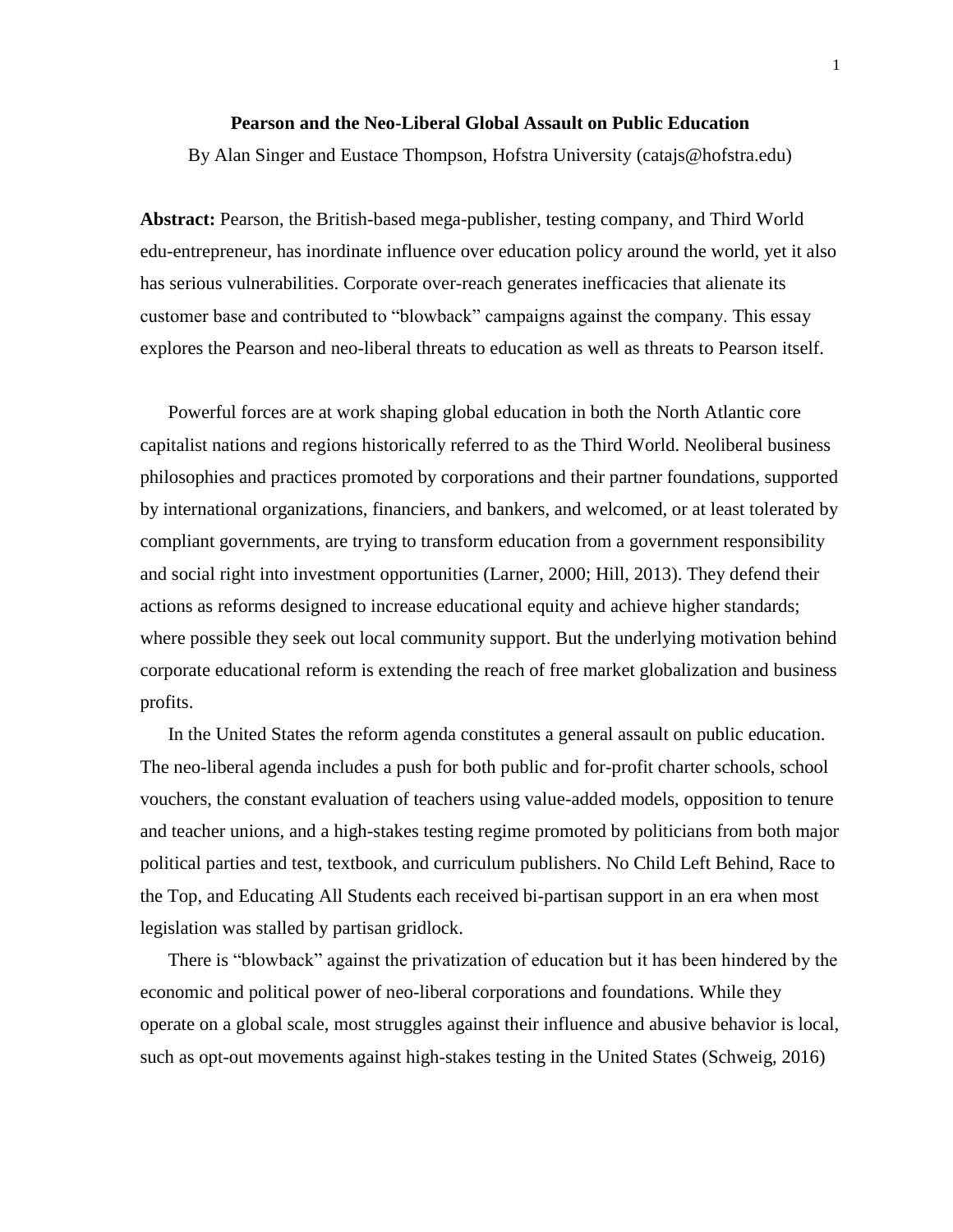and efforts to enforce health and educational standards in private academies in Uganda (Rumney, 2016).

Neo-liberal profiteers have also been successful at dividing communities along racial and class lines. In the United States they have enlisted Civil Rights groups to oppose the opt-out movement as middle-class and white and antithetical to the needs of minority youth. However, they have been less successful in attempts to win support for the expansion of charter schools in minority communities (Simpson, 2015; Rizga, 2016). In India, *The Hindu*, a national newspaper, reported that as a result of efforts by multi-national edu-companies like Pearson "Andhra Pradesh and Telangana have become laboratories for privatisation and commercialisation of education in India that is almost killing the Government school education sector and likely to rob the poor people of their right to education" (Reddy, 2016). India's teachers' unions actively oppose the privatization of education, seeing it as a threat to education as well as and their livelihoods, but privatization continues to expand.

An early twentieth century political cartoon from *Puck* magazine (Kepler, 1904) portrayed the Standard Oil Company as a giant octopus with tentacles encircling and corrupting national and state governments. The image can easily be applied to the Britishbased publishing company Pearson Education, a leader in the neo-liberal privatization movement. Pearson has tentacles all over the world shaping and corrupting education in efforts, not always successful, to enhance its profitability. Its corporate slogan is "Pearson: Always Learning," however critics rewrite it as "Pearson: Always Earning" (Reingold, 2015).

Pearson's business strategy is to turn education from a social good and essential public service into a marketable for-profit commodity. Among other tactics to promote its products it manipulates United Nation Sustainable Development Goals as entry into global education markets. At a September 2015 United Nations Sustainable Development Summit world leaders adopted a series of goals including the promise that by 2030 they would "ensure that all girls and boys complete free, equitable and quality primary and secondary education" and that they would "substantially increase the supply of qualified teachers, including through international cooperation for teacher training in developing countries" (United Nations, 2015). Pearson and partner corporations and foundations responded by stepping up efforts to market for-profit education in the Third World and formed a private corporation, Project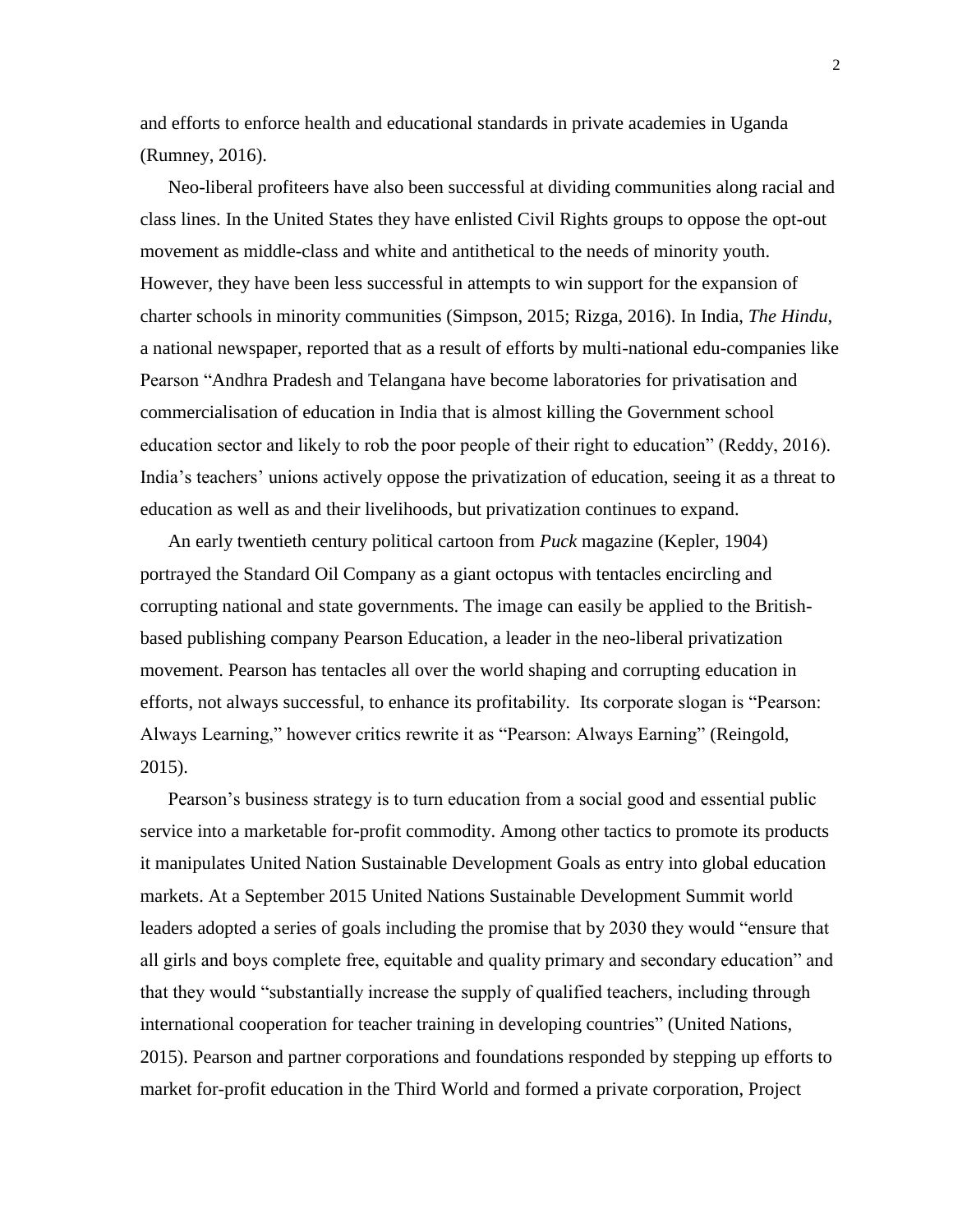Everyone, that copyrighted the icons and summary titles being used to promote the United Nations initiative (Adams, 2015). One of the private school projects supported by Pearson as part of this effort, Bridge International Academies, was forced to end operations in Uganda, is being pressured to leave Kenya, and is being investigated by the British Parliament (McVeigh and Lyons, 2017).

Although Pearson is not the only player, since the passage of No Child Left Behind in the United States in 2002 private, for-profit charter school chains have proliferated in the United States and Pearson's global business ventures have received support from the Gates Foundation and the International Monetary Fund, Pearson is clearly a leader in these efforts (DiMartino and Scott, 2013; Jessen and Scott, 2011; Burch, 2009; Hursh, 2016). Sir Michael Barber, Pearson's Chief Education Advisor from 20112016, led "Pearson's worldwide programme of efficacy and research ensuring the impact of the programme on the learner outcomes of Pearson and its customers." Barber, who was previously a partner at the McKinsey & Company consulting firm and head of its global education initiatives, "plays a particular role in Pearson's strategy for education in the developing world, and is chairman of the Pearson Affordable Learning Fund" (PALF). Barber is the author of a number of books on delivering education, including one co-written with Katelyn Donnelly, currently the PALF CEO, that provide a philosophical veneer for Pearson's business practices. (Barber biography on the Pearson website, 2014).

Other members of the Pearson team, including Saad Rizvi, Pearson's Senior Vice President for Efficacy and head of its Catalyst for Education group, share Barber's roots in McKinsey & Company, another shadow company with global reach (McDonald 2013; Kiechell, 2010; Leonhardt, 2011). According to its website, McKinsey & Company employs "more than 10,000 consultants and nearly 2,000 research and information professionals" in Europe, the Americas, Asia Pacific, the Middle East, and Africa. McKinsey's partners include the World Economic Forum, and its alumni are highly positioned at Google, Facebook, Morgan Stanley, IBM, American Express, Westinghouse, General Electric, General Motors, Merrill Lynch, Pepsico, Deutsche Bank, Volkswagen, Credit Suisse, JP Morgan, Time Warner, Hewlett-Packard, Kmart, and Citicorp. McKinsey was also an advisor for privatization efforts in Mexico and Tanzania, the Thatcher government in the United Kingdom, Enron, and the United States military during the first Persian Gulf War. Its representatives and alumni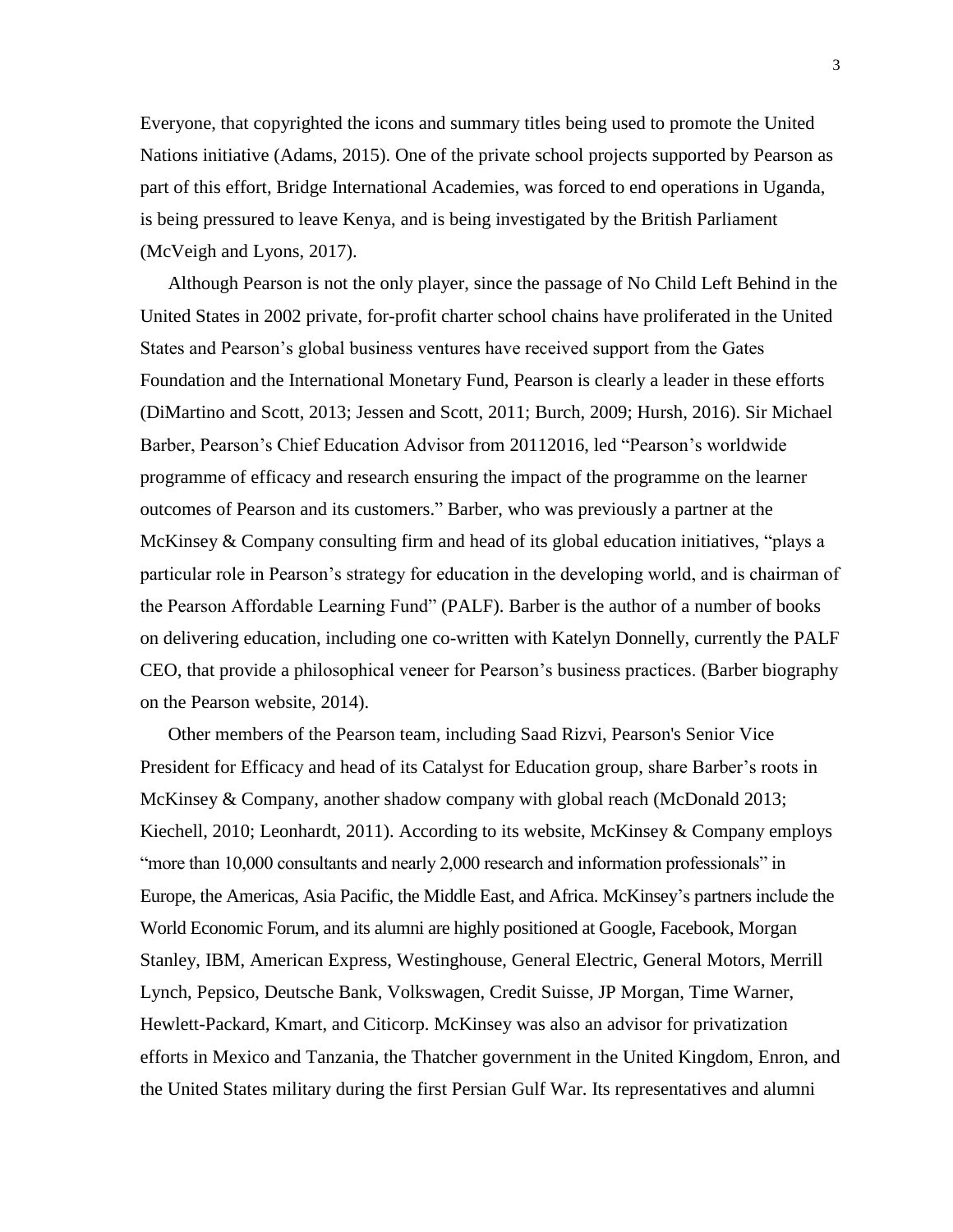are imbedded in high governmental positions all over the world including, in alphabetical order Australia, Canada, Colombia, Germany, Netherlands, Serbia, United Kingdom, United States, and Zimbabwe (McDonald, 2013).

Pearson justifies its push to dominate education worldwide as a campaign for "efficacy," which it defines as "making a measurable impact on someone's life through learning" (Barber and Rizvi, 2013: 2). In a 70-page pamphlet, "Asking More: The Path to Efficacy," education is presented as the engine driving global development, an engine fueled by Pearson products. Curiously, the word "efficacy" appears 101 times in the pamphlet and although Pearson is a profit-making corporation "profit" is never explicitly mentioned. Everything in the Pearson efficacy framework is presented as a public service, but everything outlined in the master plan is about entering markets and enhancing corporate profit.

However, in the introduction to the pamphlet, Pearson CEO John Fallon makes it clear that the company expects to profit handsomely from the "huge opportunity offered by the growing evidence of what works, advancements in technology and our enhanced ability to harness the power of data" (2). According to Fallon, the world is on the brink of an educational revolution, as "elements of learning can be mapped out, the variables isolated and a measurable impact on learning predicted and delivered. This can be done at every level – a single lesson, a single individual, a classroom, an institution or a whole system. It can also be done for a product or service that's designed to help people learn," products and services that Pearson will be selling. Fallon states Pearson owes it to "families around the world who spend an ever-growing proportion of their income on gaining knowledge and developing skills (rising to become the third largest budget line after food and shelter), to ensure that this investment is as powerful as possible." The company's commitment is to attract those consumer dollars, either directly from Third World customers or from their governments.

In the United States and the global-North, Pearson efficacy means marketing much maligned high-stakes tests that push rather than assess curriculum and learning and serve to promote other Pearson products. It is also big in selling data management programs of questionable value and digital platforms that are supposed to enhance instruction (Riep, 2016). Pearson is motivated by what the news service Reuters.com describes as a K-12 market that is "tantalizingly huge." According to a 2012 report, "the U.S. spends more than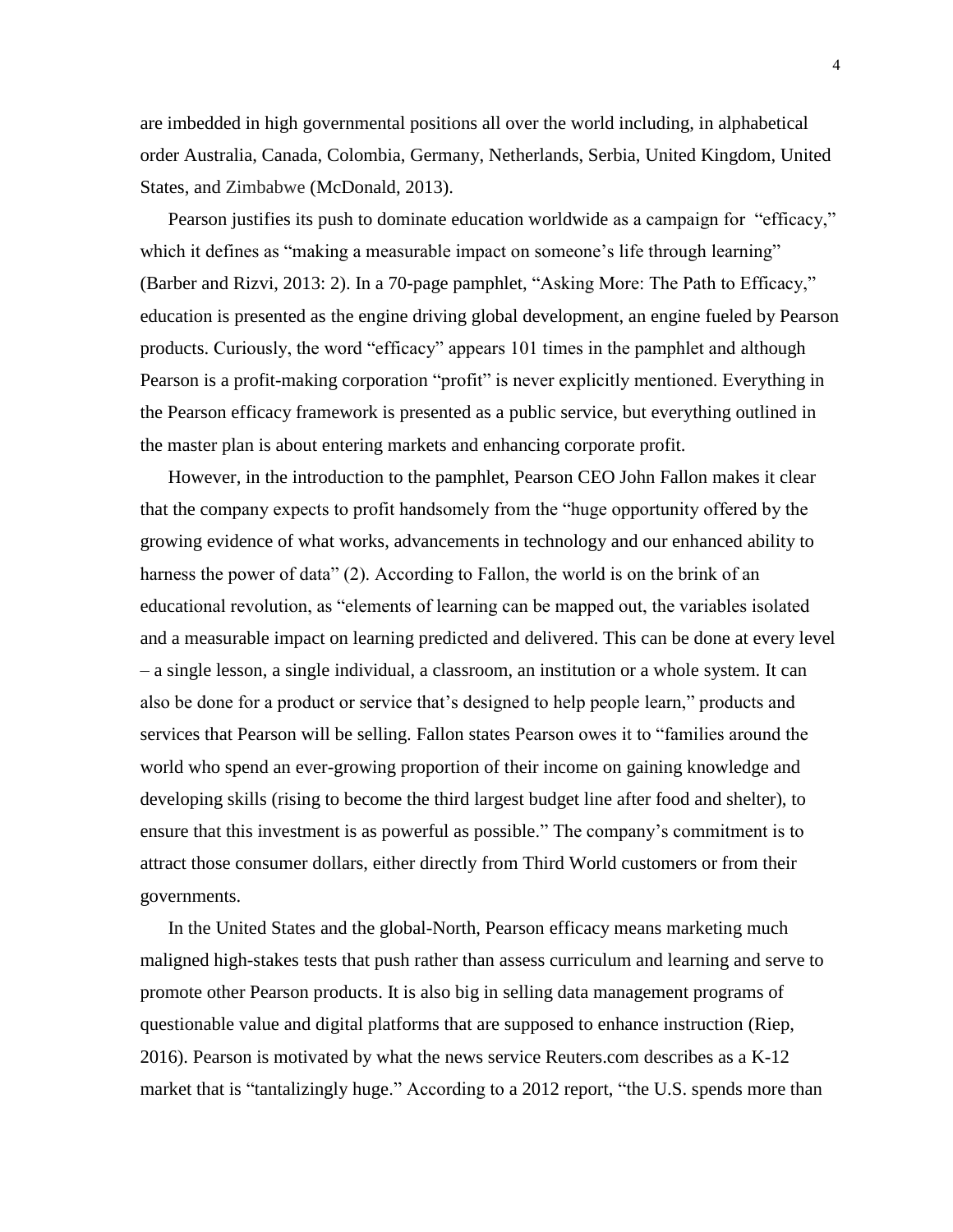\$500 billion a year to educate kids from ages five through 18. The entire education sector, including college and mid-career training, represents nearly 9 percent of U.S. gross domestic product, more than the energy or technology sectors" (Simon, 2012).

In the global South, Pearson efficacy means selling "low fee" "Pay As You Learn" private schools to the poorest segments of society in Ghana, India, South Africa, the Philippines, and through Bridge International Academies in Uganda, Kenya, Nigeria, and Liberia. Pearson makes its profit partly by hiring low paid unqualified people to work in the schools. While Pearson claims that its schools offer access to basic education to the most marginalized populations, they actually charge much more than many poor people can afford to pay. In Ghana, a low-income family would have to pay approximately 40% of their earnings to send just one child to a Pearson school. In the Philippines, Pearson schools are explicitly designed, not to educate pupils, but to "produce a repository of cheap and flexible labour that can be employed by multinational corporations operating in the Philippines" (Riep, 2016).

Pearson is one of the largest and most aggressive neo-liberal companies profiting from what they and major media outlets and global foundations euphemistically call educational reform. In the United States, teachers from groups like Rethinking Schools and the National Center for Fair and Open Testing see these efforts as an attempt to promote substandard remedial education programs seamlessly aligned with the high-stakes standardized tests for students and teacher assessments they are also selling (Reingold, 2015).

Pearson operates in more than ninety countries, although sixty percent of its sales during the last decade were in the United States. Pearson standardized exams purport to assess how well teachers implement Pearson instruction modules and Pearson's common core standards. But it is questionable what students really learn or whether students are actually learning things that are important to know. Pearson markets "multimedia textbooks . . . designed for pre-schoolers, school students and learners of all ages," creates and evaluates teacher certification exams for a number of states, organizes staff development workshops to promote Pearson products, and sells school districts with Pearson assessment tools. If a school district is using material published under the names Scott Foresman, Prentice Hall, Addison-Wesley, Allyn and Bacon, Benjamin Cummings and Longman, it is using Pearson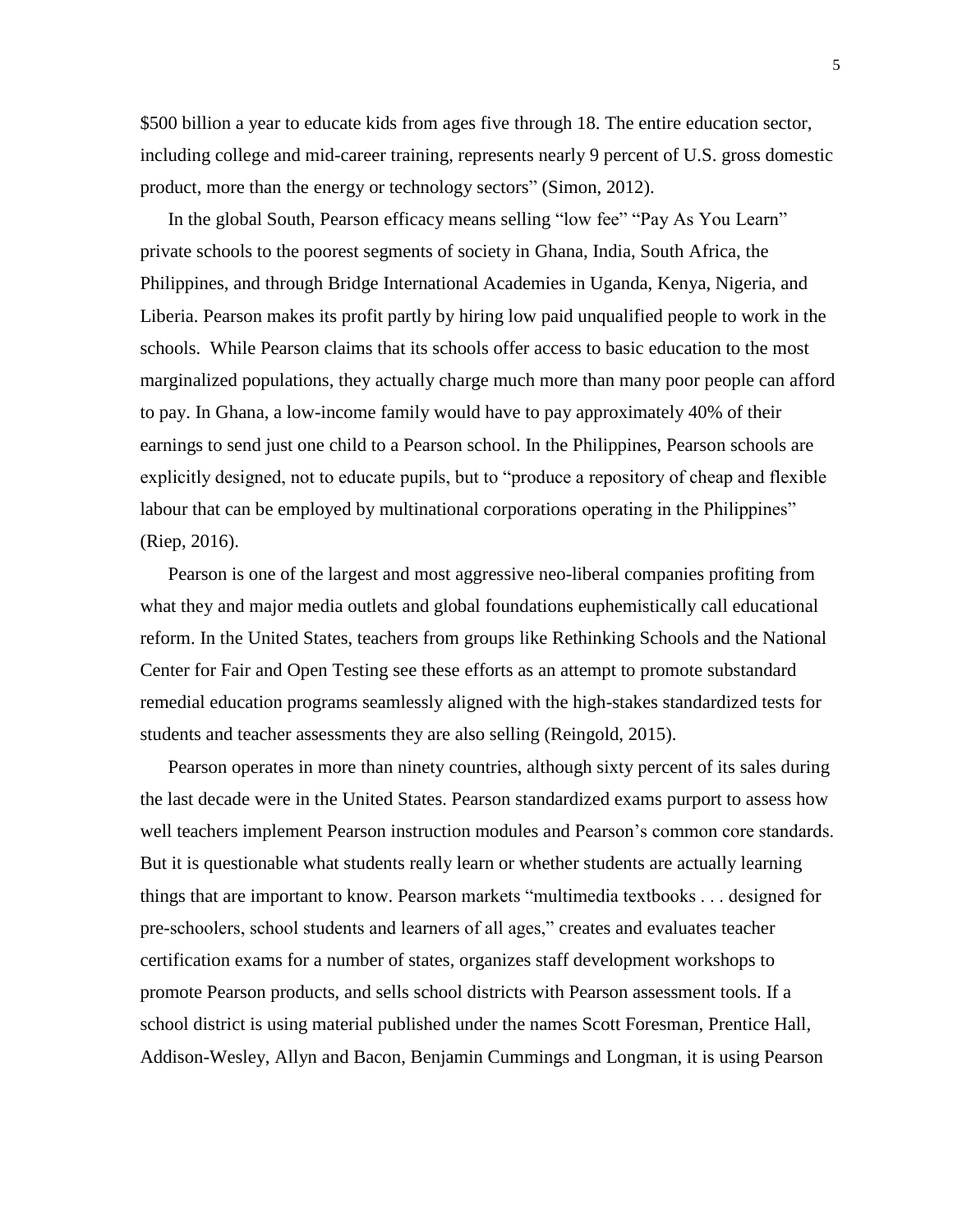products (Singer, 2012; Consortium for School Networking website; Pearson Education website).

Pearson's ubiquitous tentacles taint academic research as well as government policy. A June 2014 NCTQ Teacher Prep Review (Greenberg, Walsh, McKee, 2015), supposedly an unbiased research study of teacher education programs, blamed Schools of Education and professors of education for the failure of American schools and teachers. One of the members of the NCTQ advisory board is Sir Michael Barber, Chief Education Advisor to Pearson International. The Education Development Center, based in Waltham, Massachusetts, is involved in curriculum and materials development, research and evaluation, publication and distribution, online learning, professional development, and public policy development. Its funders include Cisco Systems, IBM, Intel, the Gates Foundation, and of course, Pearson Education, companies or groups that will benefit from its policy recommendations (Education Development Center website).

Despite its global reach, Pearson Education has suffered through a series of financial crises, the product of changing global economic realities, increasingly hostility to the Pearson brand, and corporate "missteps." In January 2016 Pearson, facing financial difficulties, announced it would eliminate 4,000 jobs, about 10% of its 40,000 global workforce (Daily Mail, 2016). According to its financial report, "In 2015, Pearson generated approximately 63% of its sales in the US, 6% in Greater China, 5% in the Eurozone, 3% in Brazil, 2% in Canada, 2% in Australia, 2% in South Africa and 1% in India." However, Pearson faced several big problems. "In North America, our largest market, we anticipate US college enrolments will be flat  $\dots$ ; a smaller adoption market in K-12 learning services  $\dots$ ;" and "reduced testing revenues in North America reflecting State and National Assessment contract losses worth approximately £100m announced in 2015." Solvency depends on what Pearson describes as its "growth markets." There were problems in these areas as well. "In our Growth markets (which include Brazil, China, India and South Africa), we expect continued pressure in South Africa on government spending on textbooks and lower enrolments in CTI, macro-economic pressures in emerging markets, specifically China and Brazil, off set by growth from new products such as our Wall Street English new student experience" (Williams, 2016). CTI refers to Pearson's CT1 Education Group which rise private colleges in South Africa.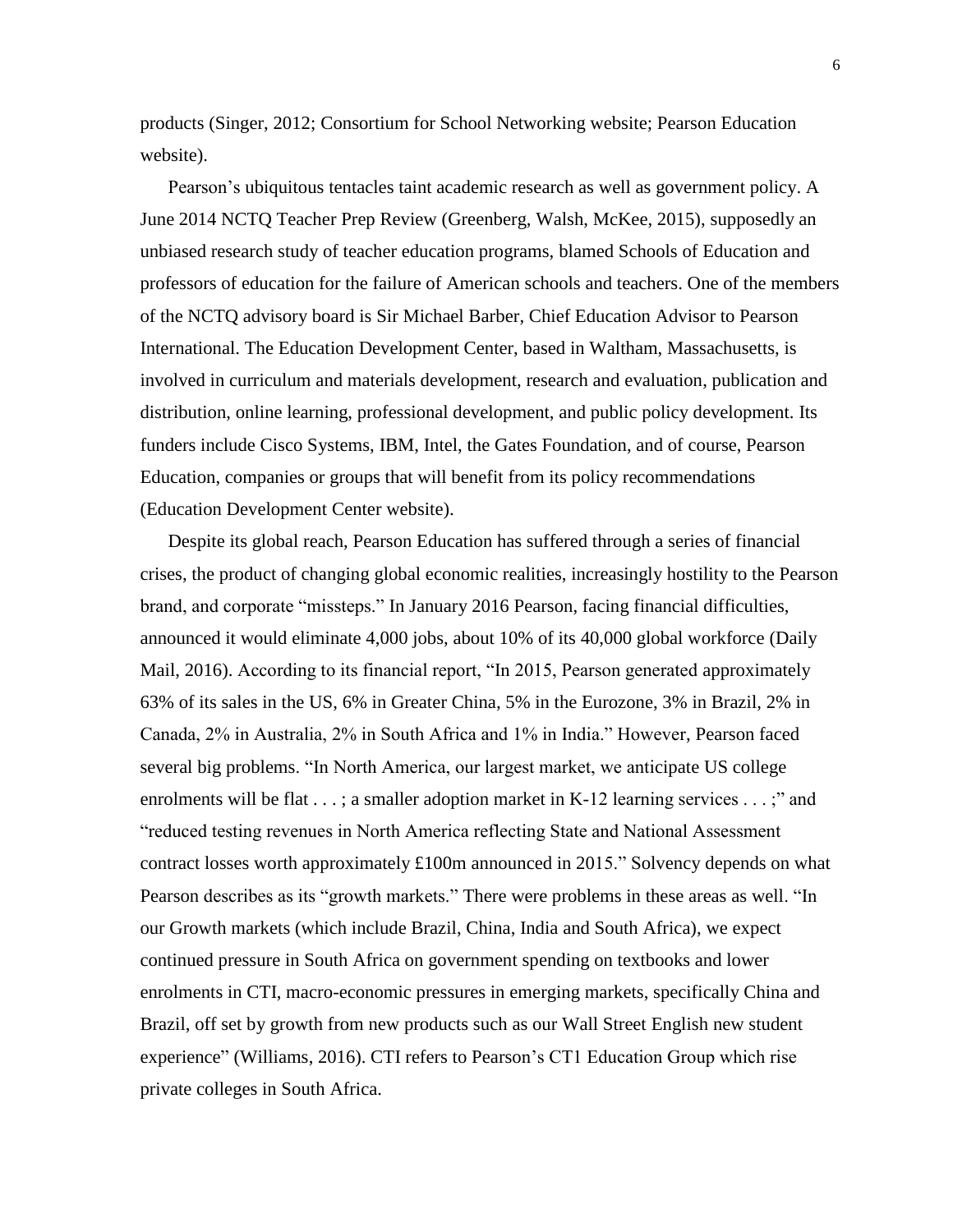The low points of Pearson's 2015 annual report include sales down £4.5 billion (\$6.5 billion) or about 5%; operating profit down £723 million (\$1 billion) or about 3%; adjusted earnings per share between 2010-2015 fell about 2%; operating cash flow was down more than 15%; and share price on the London Stock Exchange was down 38.2%. (Fallon, 2016).

Pearson's problems continued into 2017 and led to a major shareholder revolt. In 2017 Pearson awarded CEO John Fallon a 20% combined bonus and pay increase even though revenues from the company's United States higher education business were down by 18% and the company was slashing dividends it pays to investors. The news of the bonus, the dividend cut, and the investor rebellion drove Pearson's stock share price down on the London exchange to £6.39, about \$8.25, on April 28. Pearson stock was valued at £15 (\$20) two years earlier, so mismanagement had wiped billions of dollars off the value of the company (Bond, 2017). In May 2017 at the annual shareholders meeting, in non-binding vote that was a repudiation of Pearson's leadership, investors overwhelmingly rejected the payments to Fallon (Sweney, 2017).

## **Education Imperialism**

A big part of Pearson's global rebound dreams depend on Asia and Africa. The company uses the desperation of Third World countries to modernize to enter markets and act without regulation or oversight. In June 2016 tech and education companies held a selfcongratulatory marketing conference in Nairobi, Kenya called Education Innovation Africa 2016. Its official purpose was to "seek" ways "to deliver transformational and sustainable education businesses as well as collaborative approaches with African governments." The event was held in Africa, but it was not an "African" event. Of the fifty-one speakers pictured on the website thirty-two appeared to be were of European background and many of the non-Europeans were also not sub-Sahara Africans. A featured speaker was Gregg Alpert of Pearson Affordable Learning Fund. Alpert is responsible for Pearson's "programs in emerging markets to build affordable education ecosystems" and for "business development in Africa, Southeast Asia and Latin America." His speech made clear the real purpose of the conference. He spoke on the "need to understand the different business models as well as required return on investment that investors are looking for in a sustainable education asset." Another featured speaker at the conference was Shannon May, co-founder of Bridge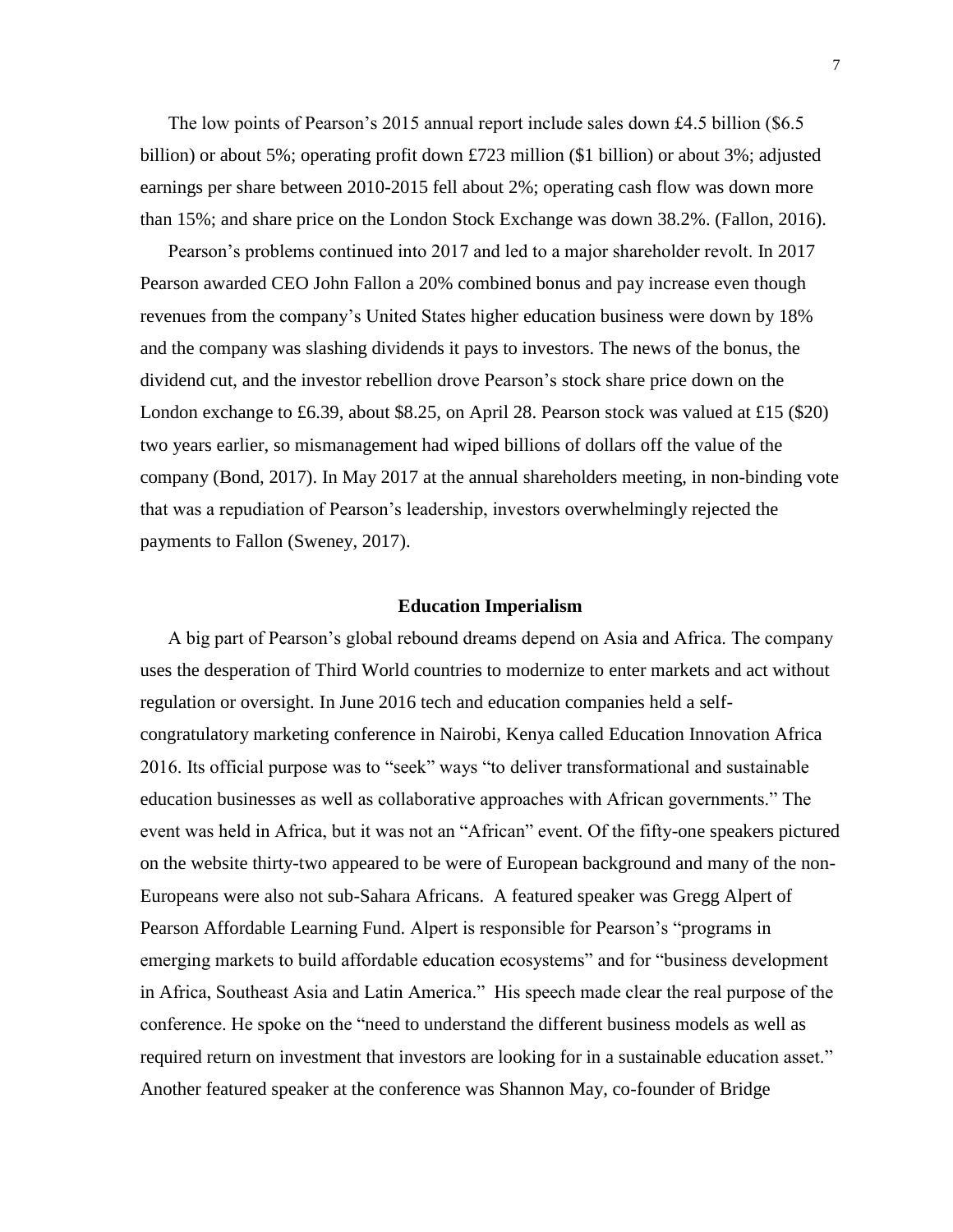International Academies, one of Pearson's major "African" partners the company whose expansion into Liberia (Education Innovation Africa, 2016).

In 2012, Pearson established the Pearson Affordable Learning Fund (PALF) to promote private equity investment in for-profit education companies that provide "affordable" education services in developing countries. PALF originally invested largely in sub-Sahara Africa. But according to the report, Katelyn Donnelly, PALF CEO, sees India as a "test market" for Pearson before it expands its operations to other developing countries (Moses, 2013).

This means Pearson will be marketing hope to and making money off of some of the world's poorest people. Two-thirds of India's population earns less than \$2 a day and over 40% earn less than \$1.25 a day. India, families must spend at least one-fifth of their monthly income per child to enroll them in these for-profit schools. This usually means sending only one child, usually a boy, to school (Kamat, Spreen, and Jonnalagadda, 2016; Education International, 2016).

PALF currently focuses on emerging markets in Africa and India, but it is potentially a model for Pearson business worldwide. It includes eAdvance (South Africa), which sponsors a blended learning chain called Spark Schools; Omega, a chain of thirty-eight private schools in Ghana; Bridge International Academies in Uganda, Kenya, and Nigeria; and Zaya, an educational technology and service company contracted to operate twenty-seven schools; Suiksha, a chain of pre-schools; Experifun, which markets science learning products; Avanti, after-school test prep; and Village Capital (Edupreneurs) promoting private education startup companies, all based in India Sulaiman, 2014; Singer, 2014). But while Pearson's sales were up by 4.2% in Asia Pacific markets, they still only consisted of 13% of Pearson's total sales, and Pearson's capital in this region, property, plants, equipment, and investments in joint ventures, declined by a whopping 50%. Meanwhile African ventures offered hardly any return on investments (Pearson, 2016: 152).

Bridge International Academies claims to be the "world's largest chain of nursery and primary schools bringing world-class education to families living below the international \$2 a-day poverty line" (Shannon, 2016). Bridge operates more than 400 private "academies" in Kenya, 63 in Uganda and 23 in Nigeria, and is expanding into Liberia and India (Mwanza, 2016). Bridge is a U.S. company founded in 2007. The Wall Street Journal reports that Gates,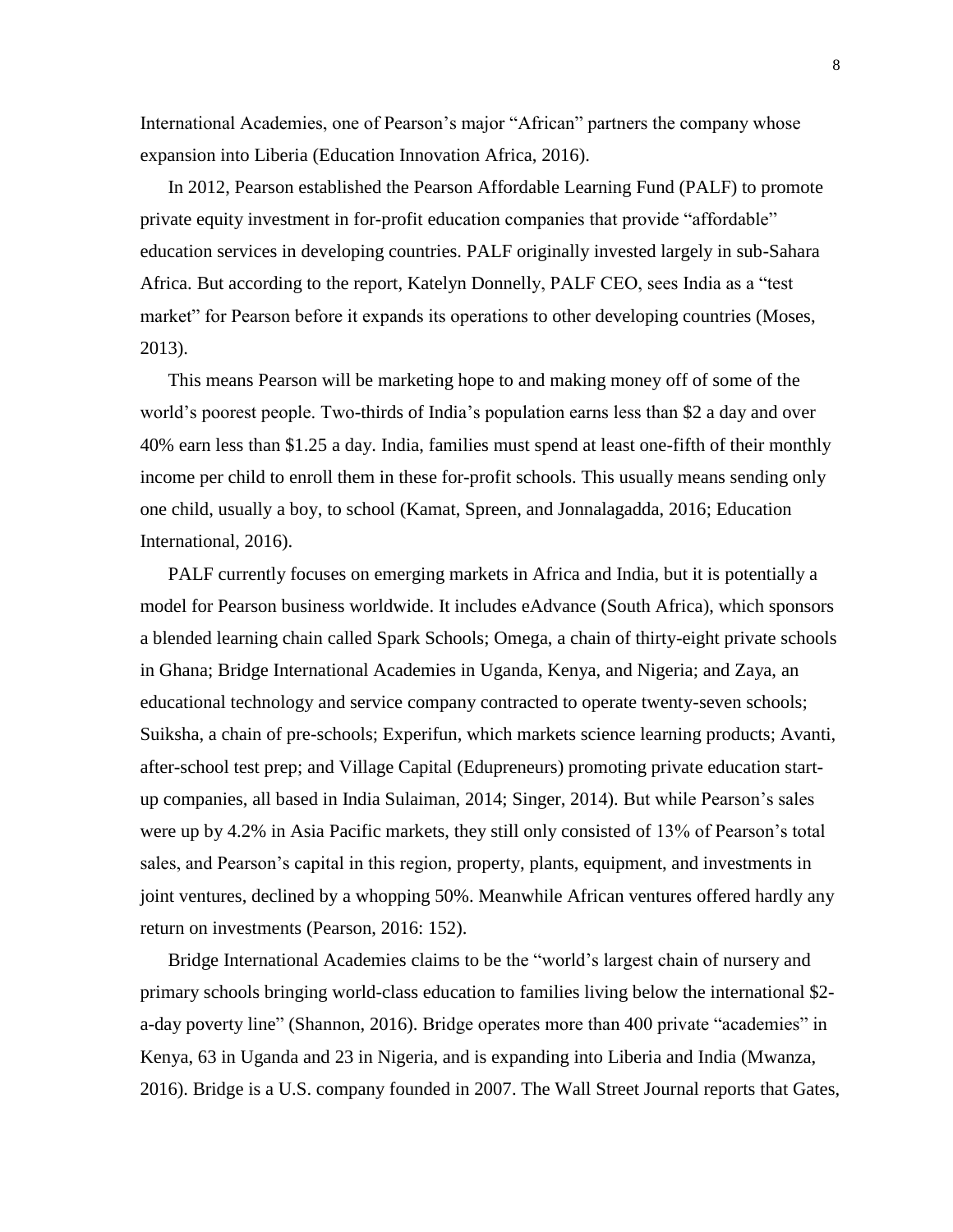Zuckerberg, and Pearson have made more than a \$100 million investment in Bridge. The company is also funded by World Bank's private sector lending arm, the International Finance Corporation (IFC) (Stevis and Clark, 2015; Ravitch, 2015).

The secret behind Bridge's ability to delivery cheap education in Third World countries appears to be simply cheap education designed for the Third World. In Bridge International Academies teachers are no longer teachers, but classroom managers who deliver scripted instruction. Many barely have high school educations themselves. They are tracked by academy managers who submit data on student and teacher performance to headquarters in Nairobi and Massachusetts. The school buildings are also built on the cheap with corrugated metal sides and roofs (Ross, 2014).

Despite its claim that its model will bring low-cost education to Africa's poor, Bridge International Academies is meeting official opposition in Uganda and Liberia. In January 2016 the Liberian government announced plans to turn over its troubled pre-primary and primary school system to Bridge and other private companies. It is probably the largest and education privatization scheme in Africa. Aid agencies and global civil rights groups accuse Bridge of diverting public funds that should have been invested in improving "universal, free and compulsory basic education." Liberia's teachers unions are threatening to go on a nation wide strike in the fall if the government moves ahead with the proposed private take-over of the country's schools (Mwanza, 2016). In Uganda, where the wife of the President was just appointed Minister of Education, educational policy is highly political. In May 2016, the Ugandan Ministry of Education temporarily suspended the expansion of the Bridge International Academies and the closures were then made permanent (Citizen Reporter, 2016; Admin, 2016; Agence France-Presse, 2016).

Bridge International Academies is also a company that plays dirty. Educational International (EI) reported that Bridge International Academies had Curtis Riep, a Canadian researcher, arrested by Ugandan police on false charges when they realized he was investigating its Ugandan operations. According to an EI news release, "After arriving for a pre-arranged interview with school officials on 30 May, Riep was detained by police and later charged with impersonation and criminal trespass." He was held in police custody for two days until he was cleared of all accusations. In e-mail correspondence, Riep reported that the level of intimidation was so intense that "Every school inspector and ministry official I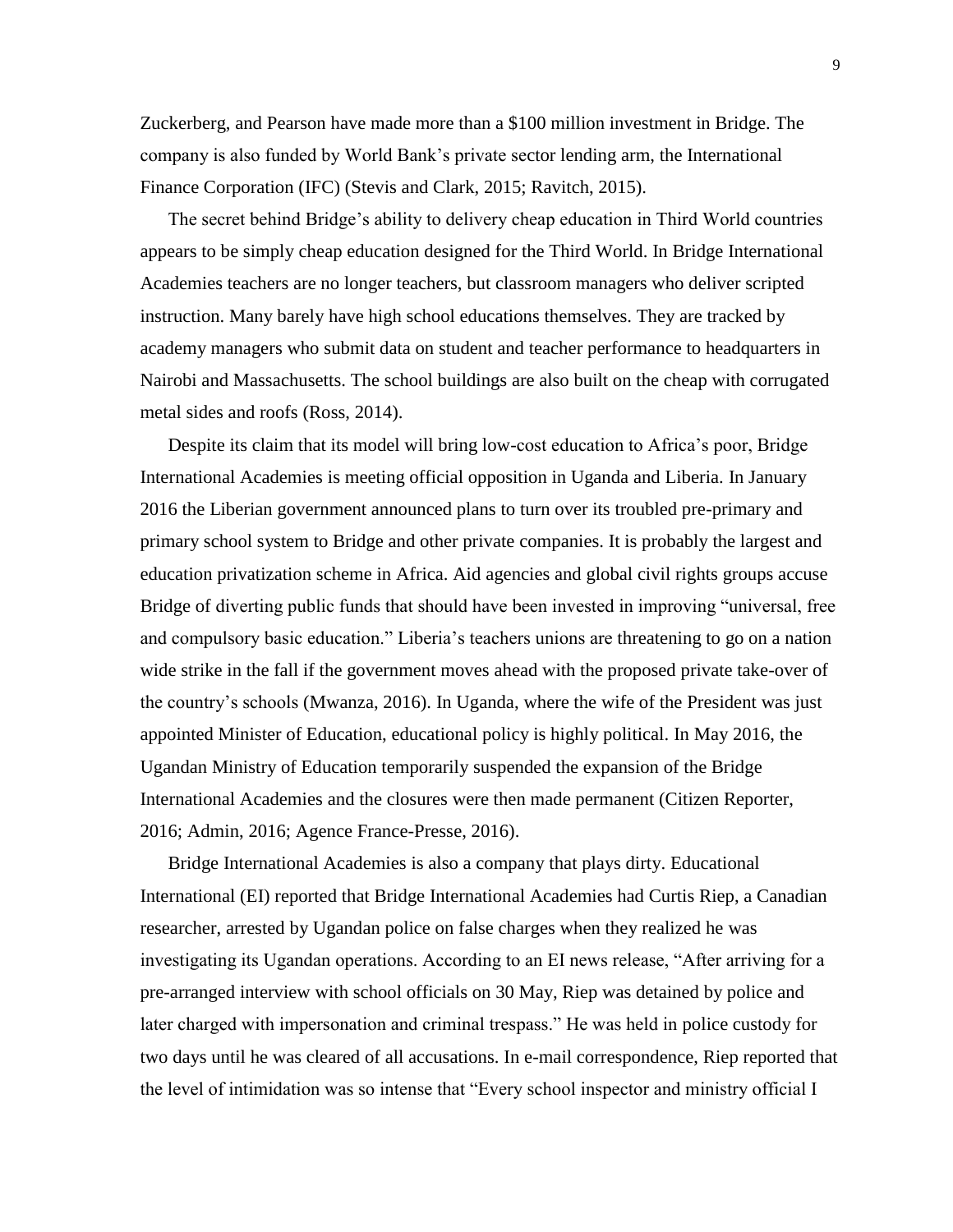have spoken with has told me about their unwillingness to cooperate and withhold information." After his return to Canada, Riep learned that Bridge had published a "wanted ad" in a Ugandan national newspaper accusing him of impersonating one of its employees and demanding that he be turned over to the police (Gavrielatos, 2016).

Besides its ties to Bridge, Pearson operates programs in the Philippines, Pakistan, India, China, Vietnam, Malaysia, and Cambodia. While most of the Pearson Asia programs seem to focus on English language instruction, in the Philippines, where Pearson partners with APEC, which describes itself as a "chain of low-cost private secondary schools," Pearson's schools are explicitly designed, not to educate pupils, but, according to report by the Education International, to "produce a repository of cheap and flexible labour that can be employed by multinational corporations operating in the Philippines" (Riep, 2016, APEC linkedin page).

Returning to India, a study by Dr. Sangeeta Kamat of the University of Massachusetts, Dr. Carol Anne Spreen of New York University, and Indivar Jonnalagadda of the Hyderabad Urban Lab, for Education International documents how Pearson, with collaboration from Indian government officials, undermines public education in Hyderabad, a city of about 4 million people and the capital of the central Indian states of Telangana and Andhra Pradesh (Kamat, Spreen, and Jonnalagadda, 2016).

The study charges "Private for-profit multinational corporations are making billions of dollars by charging poor families around the world to go to school. Governments are diverting significant funds and attention to what global corporations have posited as 'the solutions' to the crisis in education, loosening regulations or outright ignoring the many violations of laws and standards by multinational companies" (8).

In India, as Kamat et al note, the mobile education market should expand dramatically if rural areas and urban slums receive reliable Internet service. According to some estimates, their use in schools could make the annual global market for electronic devices like I-Pads and tablets alone worth more than \$32 billion by 2020 (Kamat, Spreen, and Jonnalagadda, 2016: 46).

Multinational technology giants, education programming companies, and curriculum providers are poised to exploit these opportunities even if there are negative impacts on families, communities, and nations. In Hyderabad, Pearson has been at the "forefront" of a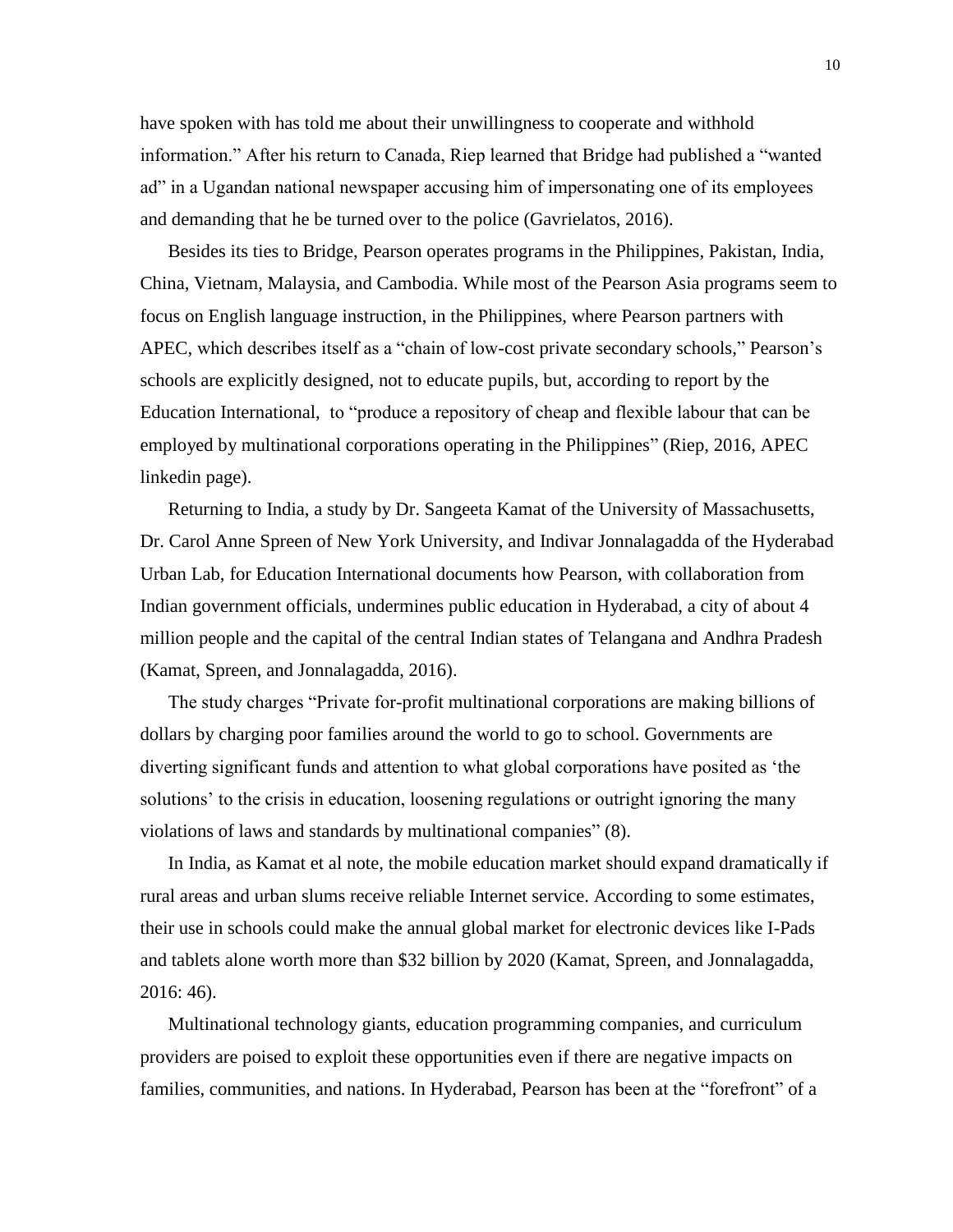network of multinational corporations, private foundations, consultants, non-government organizations and local entrepreneurs are building what they call an "educational ecosystem" to support the commercialization and profit-making capacity of all aspects of education (10).

They are active in other parts of India as well. In Andhra Pradesh, the state government is in the process of out-sourcing education to Bridge International Academies, which plans to operate 4,000 "low-fee" private schools there. In violation of local and national laws, these for-profit academies employ unqualified teachers and operate from residential buildings rather than equipped schools. While these programs may prove to be profitable for educorporations, they ignore the magnitude of the problems facing people living in areas like Andhra Pradesh. According to a 2016 government survey, fewer than one in five elementary schools in the state have electricity. About thirty percent of the public schools have computers and Internet connection (Prasadl, 2016).

Historically Andhra Pradesh has amongst the highest elementary school dropout rates in India especially amongst female students. Large numbers of young girls are in the labor force and probably more than three-fourths are married by age eighteen. As a result, almost twothirds of the women in this state are illiterate (Times of India, 2004). Pearson's solution, not really a solution, is MyPedia, marketed as an "integrated learning solution for Grades 1-5" designed to "transform education delivery in school classrooms across India" (54). To diversify and profit as much as possible, it has ties to edu-corporations operating a Delhibased coaching institute, testing services, and a network of pre-K schools.

Meanwhile governments trying to do more with less are complicit. The authors accuse local, state, and national authorities of permitting "exemptions or loopholes for private providers" while failing to fund or enforce the Indian Right to Education (RTE) Act (86).

In India, education budgets are around 3.8% of the national gross national product. This underfunding is considerably short of the 6% recommended by the United Nations and constitutes a crime against the Third World poor (16).

In addition, Pearson is active in more developed Asian countries including Japanese markets where it partners with publisher Nikkei to deliver English language instruction, its "Wall Street English" experience, and Pearson's "Versant" oral and written assessments. It also operates a Pearson Teacher's Club to promote the company's products. Sometimes corporate relationships, especially when there are informal ties, are hard to track. For the last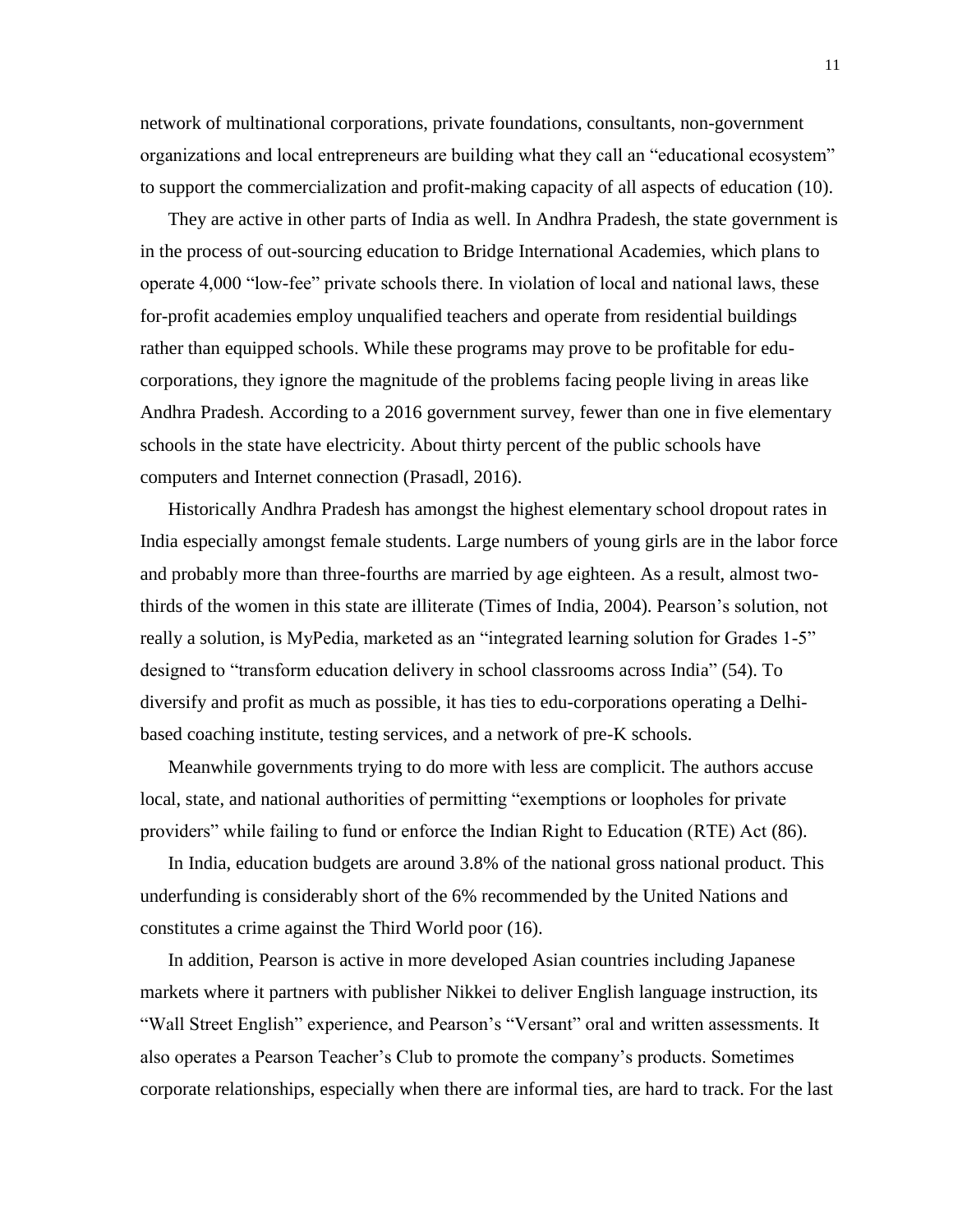decade Pearson Japan appears to have been in and out of a relationship with a company called Kirihara-shoten. In 2011, Pearson announced that Pearson Kirihara was a "new fully merged company of former Pearson Education Japan and Kirihara Shoten" and that it had "served as Pearson's Japan office since August, 2010." But in 2013, Pearson transfered ownership and control of the Kirihara schools publishing business to a new business, Kirihara Shoten K.K. Pearson would continue to supply Kirihara Shoten with short term financial support and access to products and services but would retain no management or ownership interest. But in 2015, another company, TAC Co Ltd, was supposed to take over all businesses managed by Kirihara Shoten K.K., but that deal seems to have fallen through. TAC is another wonder company whose stock value declined by about 40% from August 2015 to today (Singer, 2016).

According to IBIS Capital, a London-based investment bank, annual worldwide spending on education exceeded \$4 trillion in 2013 and it was expected to rise sharply in the future because only 25% of the world's nations peg education spending at the 6% of their Gross National Product recommended by UNESCO, the United Nations (Cavanagh, 2013; EFA Global Monitoring Report, 2014: 18). Pearson and its partners are maneuvering to grab as big a share of future spending as possible from this market.

## **Corporate Incompetence**

In the United States, Pearson has often brought on its own problems by promising education customers more than it can deliver or by behind the scenes deals that led to corruption charges. In Florida, state officials blamed Pearson Education when at least a dozen Florida school districts were forced to suspend online testing this April because students had trouble signing in for the test. Other problems included slowness when students tried to download test questions or submit answers and an inexplicable warning message that students should notify their teacher or proctor about a problem that did not exist. "State Education Commissioner Pam Stewart complained to Pearson that the "failure is inexcusable. Florida's students and teachers work too hard on learning to be distracted by these needless and avoidable technological issues." Pearson blamed the test problems on a third-party hosting service provider. However, in recent years Pearson has had similar problems with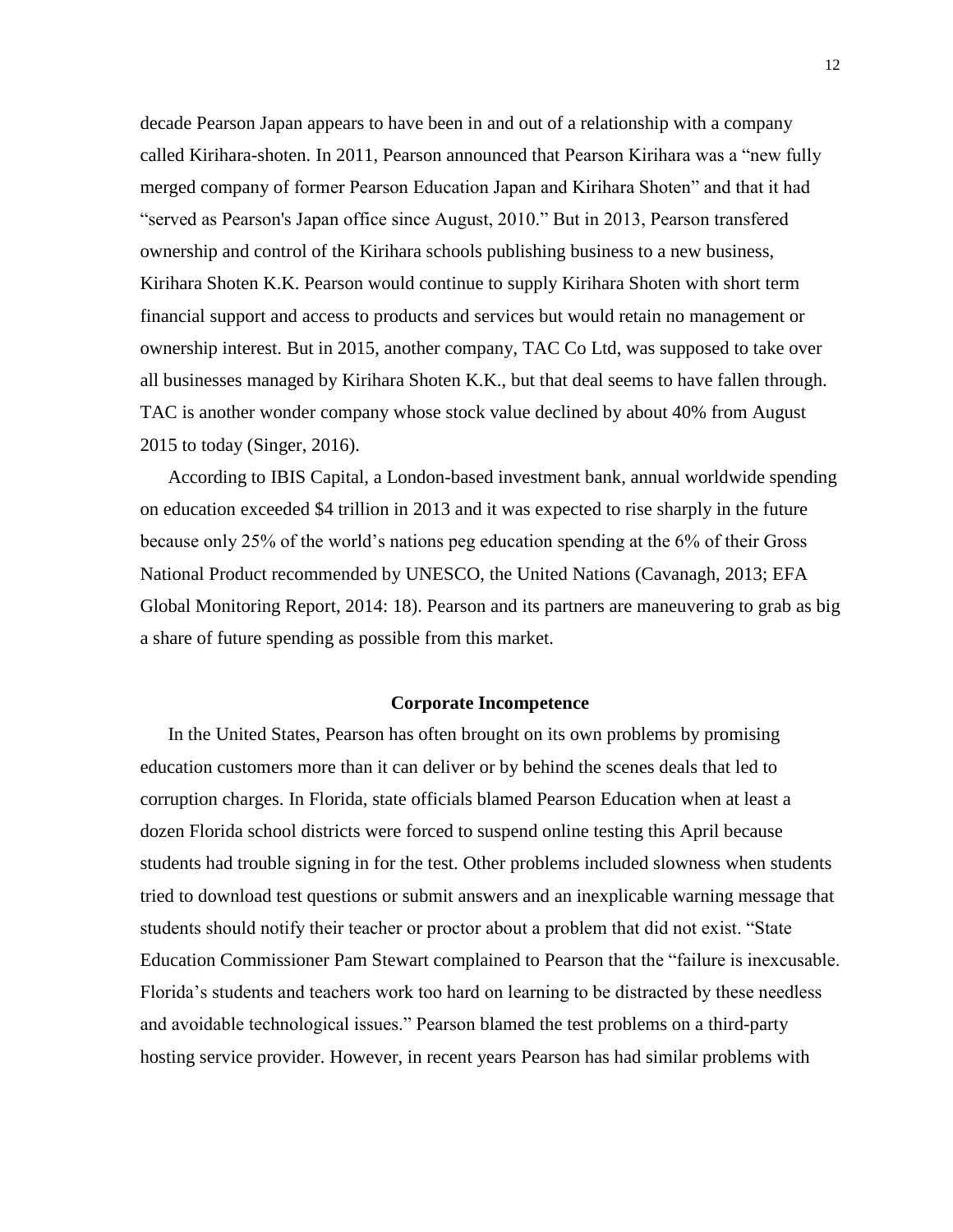computerized tests in Florida before as well as in other states. In 2011, Wyoming fined Pearson \$5.1 million because of software problems and then switched back to paper tests.

In April 2016, New Jersey was forced to cancel high-stakes PARCC exams when students could not access the exams online. Pearson was forced to acknowledge and apologize for "intermittent disruptions to some of our online testing services." This time they blamed a different sub-contractor. New Jersey Education Commissioner David C. Hespe called the Pearson Access Next (PAN) system malfunction "totally unacceptable." Pearson, who administers the online standardized tests said "sorry" for the mass disruption and blamed a technical glitch (Yi and Oglesby, 2016).

In Ohio, Pearson received over 9,600 phone calls, emails and chats from Ohio districts complaining about problems administering online PARCC/Common Core-aligned English and math standardized exams after testing began in February. According to The Columbus Dispatch, "Most of the queries — 86 percent — were related to problems with administering the test, including registering students, getting them into online test sessions and responding to test policies and procedures such as make-up testing" (Boss, 2015). Students couldn't log on, some were cut off before finishing the test, and some computers couldn't operate the system as promised. District technology staff members were forced to solve problems themselves instead of waiting on the phone for a response from the Pearson help line. The scores of the spring assessments will not be available until next fall, which means they will not be useful in diagnosing the needs of individual students. The Ohio state legislature is investigating the impact, delivery, and usefulness of the tests.

In Indiana Pearson was awarded the contract to create the state's ISTEP standardized tests. But the tests are so expensive that the governor and state legislature were considering getting rid of the tests altogether (Colombo, Elliott, and Cavazos, 2015). In California, Pearson lost out in bidding to administer state standardized tests and is now threatening to sue. Pearson ranked lowest among the three bidders and was rated poorly in assessment development, test security and administration, technology support and its overall comprehensive plan and schedule of deliverables of the online assessments (Fensterwald, 2015). In New Mexico, a judge is hearing a suit brought by another testing company that alleges that there were irregularities when Pearson was awarded the contract to develop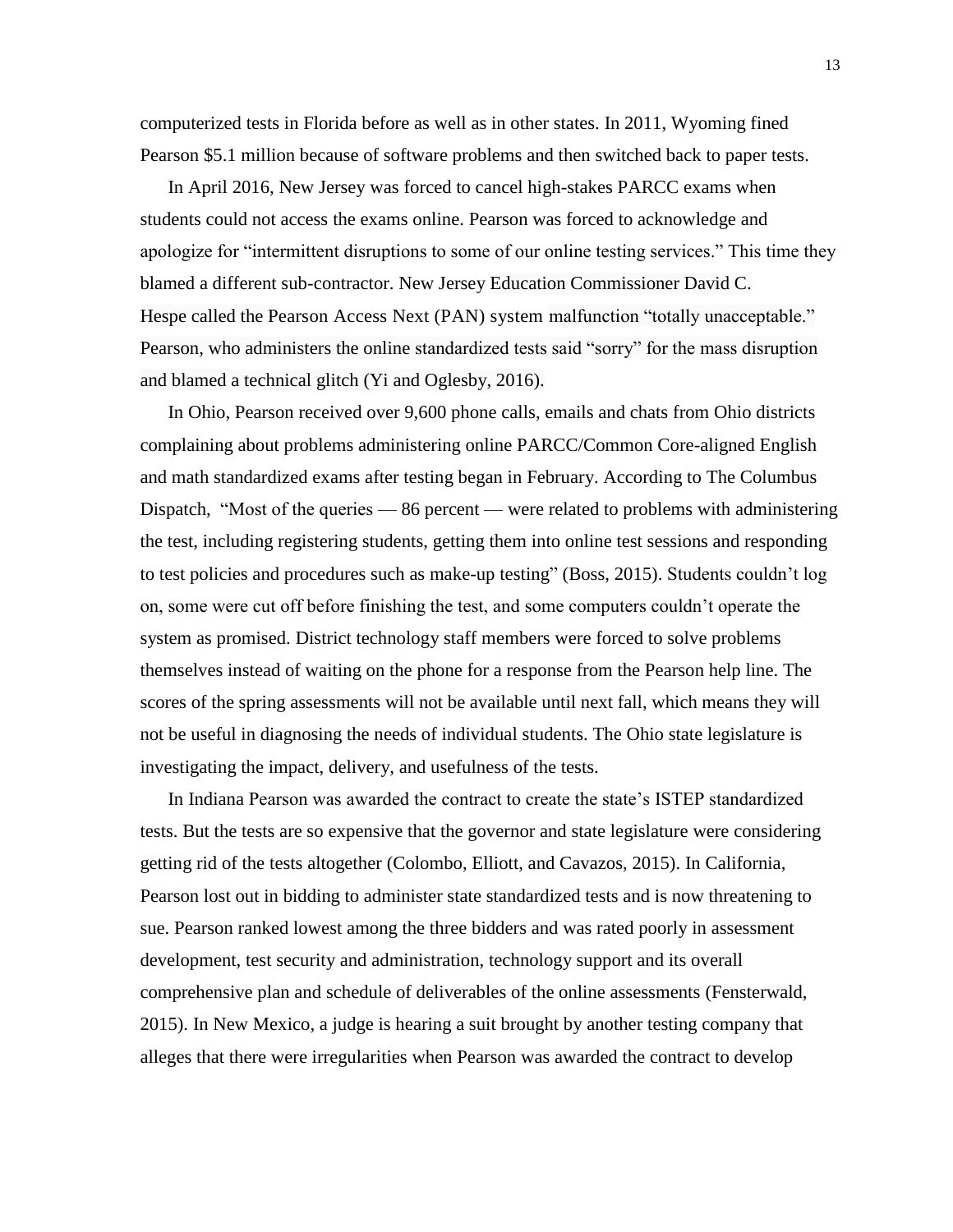PARCC tests for the state. The legal challenge could halt PARCC testing in the state (Associated Press, 2015).

Apparently school districts and State Education Departments across the country were finally getting savvy to Pearson's practices. In 2015, Pearson also lost a multi-million dollar testing contract in New York State (Strauss, 2015).

# **Global Blowback**

Pearson has been so ravenous in its search for profit and so negligent in the delivery of its services that it has stimulated a global "blowback" against the company. In the United States, Pearson was forced to pay New York State \$7.7 million in fines to halt an investigation by the State Attorney General that found "Pearson and the Foundation have a close working relationship. The Foundation's staff has consisted of Pearson employees; the Foundation's board was comprised entirely of Pearson executives until 2012; select Foundation programs have been conducted with the advice and participation of senior Pearson executives; and the Foundation continues to rely heavily upon Pearson Inc. for administrative support." While agreeing to the settlement, Pearson Foundation representatives claimed, "We have always acted with the best intentions and complied with the law. However, we recognize there were times when the governance of the Foundation and its relationship with Pearson could have been clearer and more transparent" (Hernández, 2013: A32).

In August and September 2014, Annie Gilbertson, Education Reporter for 88.3 KPCC, Southern California Public Radio, reported on emails that appear to show complicity between officials in LAUSD, Pearson, the Pearson Foundation, representatives of Apple, and America Choice, a Pearson affiliate, to influence a LAUSD contract decision and circumvent the bidding process. Three months later, the *Los Angeles Times* reported that the Federal Bureau of Investigation seized twenty boxes of records about the LAUSD's \$1.3-billion plan to provide iPads to every student and a federal grand jury is examining the matter. A subpoena demanded that LAUSD produce documents on deals with Apple, the maker of the iPad, and Pearson, who developed the I-Pad curriculum material as part of an "official criminal investigation" (Gilbertson, 2014; Singer, 2014).

The United States Congress has also investigated products with a Pearson connection. The Department of Education's research arm "found that students in schools that use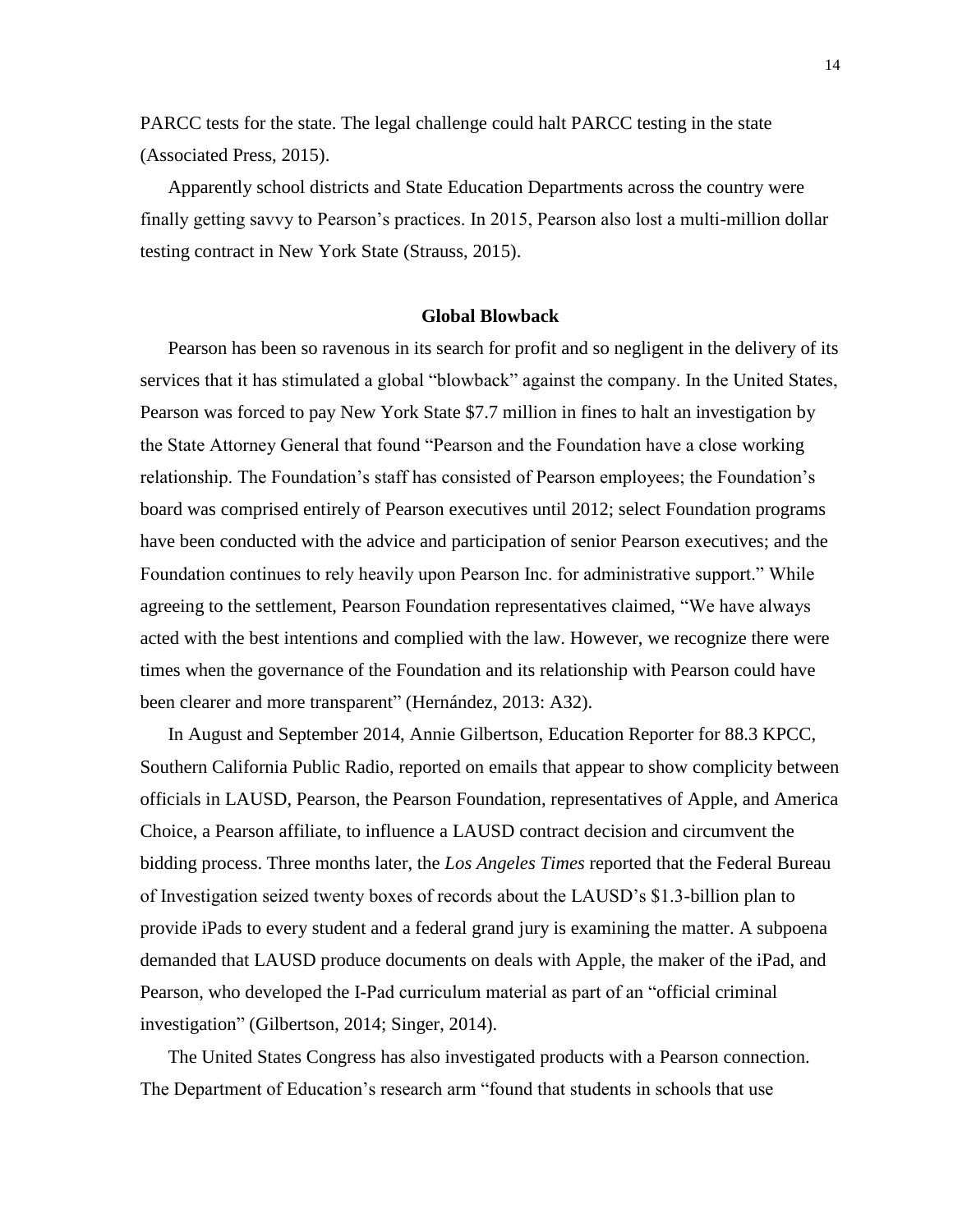Reading First, which provides grants to improve elementary school reading, scored no better on comprehension tests than their peers who attended schools that did not receive program money." A 2006 report from the department's inspector general found that "some program officials steered states to certain tests and textbooks." In addition, Congressional testimony "revealed that some of those officials benefited financially because of ties to companies that produced those products." Pearson's Scott Foresman sub-division developed Reading First instructional material and Pearson marketed a Stanford Reading First assessment package in response to the Reading First initiative of No Child Left Behind.

Through a partnership with the Stanford Center for Assessment, Learning and Equity (SCALE) and state education departments, Pearson now effectively controls teacher certification in a number of states in the United States. According to the SCALE website, education programs in over forty states rely on their edTPA exam, administered and graded by Pearson, to make teacher certification decisions (SCALE, 2014). In New York City and State, where Pearson creates and administers teacher certification exams that leave it in virtual control over the certification process, Pearson has faced a series of political and legal setbacks (Saunders, 2015; Singer, 2015).

With their edTPA program SCALE and Pearson essentially decided they could replace student teacher evaluations by university field supervisors and cooperating teachers with an electronic portfolio. However, the package takes so much time to complete that it detracts from the ability of student teachers to learn what they are supposed to learn, which is how to be effective beginning teachers who connect with students and help students achieve. In New York State, United University Professions (UUP), the union representing professors in the state university system, has been at the forefront of opposition to these tests. They submitted a Freedom of Information Law request to the State Education Department so they could evaluate the state's teaching certification exam contract with Pearson. The original response from the state was a useless document, heavily redacted. It was nearly 75% blacked-out including 25 entire pages. UUP appealed and finally received a copy of the Pearson contract with most of the information visible. New York does not pay Pearson to develop and administer the teacher certification exams. Pearson's profits are all from student exam fees, which means Pearson makes its money when students fail. According to UUP Vice President for Academics Jamie Dangler "This means Pearson has little incentive to fix flawed exams,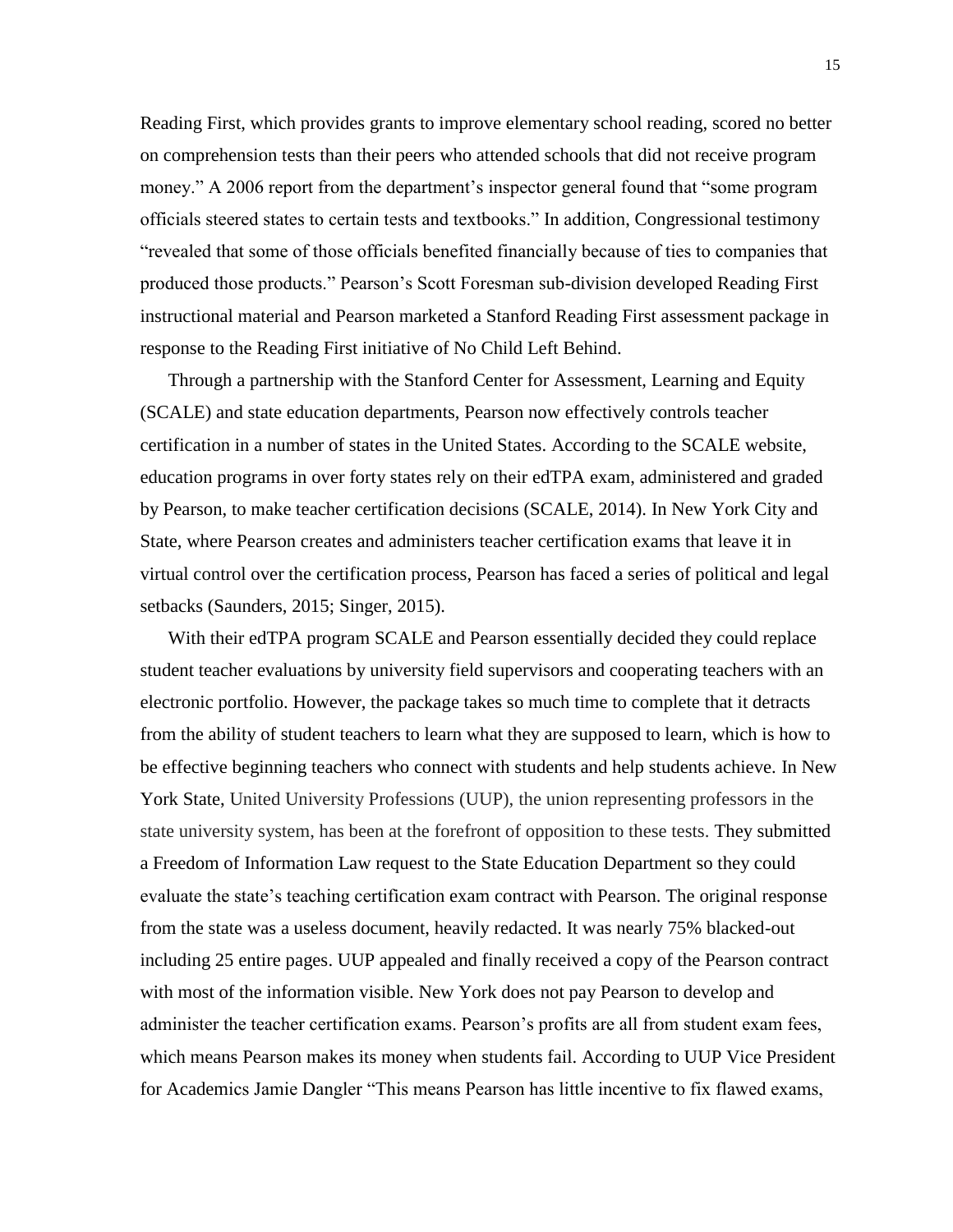since they profit when students take and retake them. With four new teacher certification exams in New York State administered by Pearson, students can spend up to \$1,000 or more to take and retake tests" (UUP, 2016).

In addition, New York State has been cited twice by a federal district court for racial bias in its teacher certification requirements because of the "unlawful disparate impact" of its teacher certification exams. Judge Kimba Wood ruled that the State Education Department had not demonstrated that the exams, developed by a Pearson sub-division, actually measure the skills required to be a teacher. According to Judge Wood, the National Evaluation Systems (NES), now called Evaluation Systems and part of Pearson Education, went about the process of creating the Liberal Arts and Sciences test (LAST) backwards. "Instead of beginning with ascertaining the job tasks of New York teachers, the two LAST examinations began with the premise that all New York teachers should be required to demonstrate an understanding of the liberal arts." In addition, while NES sent surveys to educators around New York in an effort to demonstrate that the LAST's "content objectives" were relevant to teaching, the sample was too small to establish the validity of the tests (Harris, 2015: A15).

### **Outrage and Opt-Out**

The opt-out movement in the United States, aimed at eliminating the national mandate for the high-stakes testing of students, is in part a response to Pearson designed and marketed tests. In spring 2016 The Wall Street Journal reported that almost 100,000 students on Long Island in New York State, about half of the eligible students in grades three-to-eight, refused to take the Common Core aligned ELA test. Statewide, over one-in-five students opted-out of the English and Math tests (Brody, 2016: Harris, 2016: A18).

The opt-out movement was fueled by public outrage at Pearson exams, especially one reading passage on the 2012 8th grade English Language Arts test. Pearson adapted the passage from a popular pre-teen book which itself was a remake of the classic Aesop's fable about a race between a tortoise and the hare (turtle and rabbit). In this case a talking "pineapple" challenged the hare to a race, infuriated the rest of the animals when he proves uncompetitive, and gets eaten in revenge. Ironically, in the story Pearson borrowed from, the fruit in question was an eggplant. After tremendous pressure from teachers and parents, the State Education Commissioner announced that "due to the ambiguous nature of the test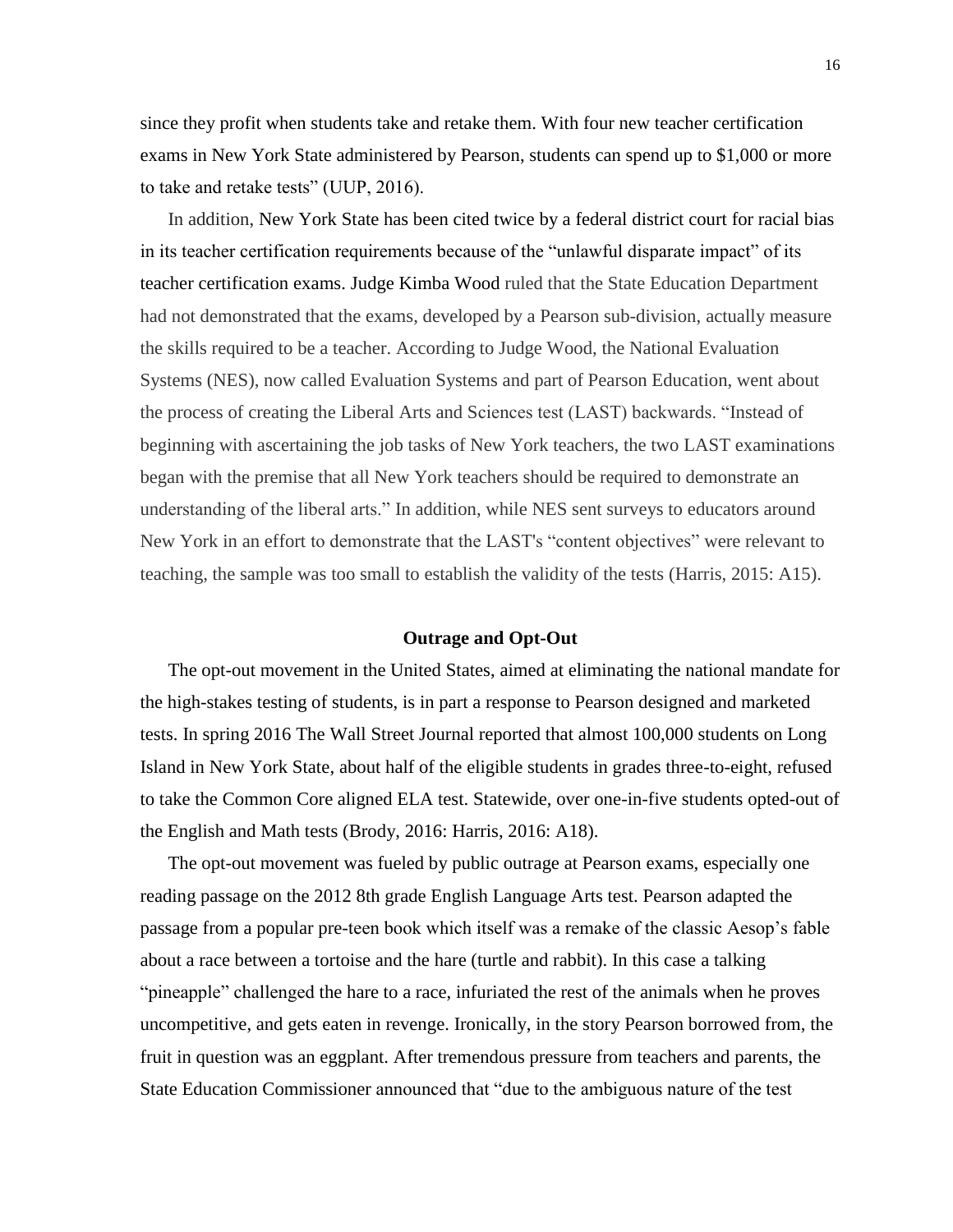questions the department decided it will not be counted against students in their scores," however he also defended the test saying that in the context of the full reading passage the questions that accompanied to selection "make more sense." "More sense" of course is an opinion, not a fact, which is a problem with many questions on Pearson-made exams, where students are frequently asked to identify the "best choice." In this case students were asked to decide why the animals ate the pineapple, which the animals never actually explain, which animal was the wisest, which is definitely an opinion since no criteria were offered as the basis for evaluation, and what would have happened if the animals had cheered for the hare instead of the pineapple, which we can't know based on the passage because IT DID NOT HAPPEN (Hartocollis, 2012: A18).

Often Pearson's problem is simply heavy-handedness. In Massachusetts, teachers rebelled against Pearson's insistence that teachers proctoring PARCC exams sign security agreements that threatened their jobs if they failed to comply. The agreement included the warning, in the test manual and on PARCC letterhead, "Failure to abide by the terms of the agreement may result in an investigation that leads to sanctions including employment and licensure consequences, according to your state policies." The state's teachers union demanded that the Commissioner of Education rescind the signing directive. In response, Commissioner of Education Mitchell Chester issued a memorandum that teachers did not have to sign the PARCC Security Agreement in order to proctor the test (PARCC 2105; Singer, 2015).

In New Jersey, Pearson contracted out "test-security services" to a company based in Salt Lake City, Utah. Caveon Web Patrol provides Pearson with "continual, consistent monitoring (of) the internet for illicit sharing of valuable intellectual property." Pearson agents monitored student social media and Twitter after students took Pearson PARCC exams to discover whether they were talking about exam questions. Pearson then notified state education officials of a possible "security breach" and pressured state education officials to demand that schools discipline the students. A group called the Badass Teachers Association demanded that the United States Justice Department investigate charges that Pearson's spying on children violates First Amendment and privacy rights. The American Federation of Teacher launched a petition campaign demanding to know "who Pearson is watching, what they do with the data and what agreements they have with states to monitor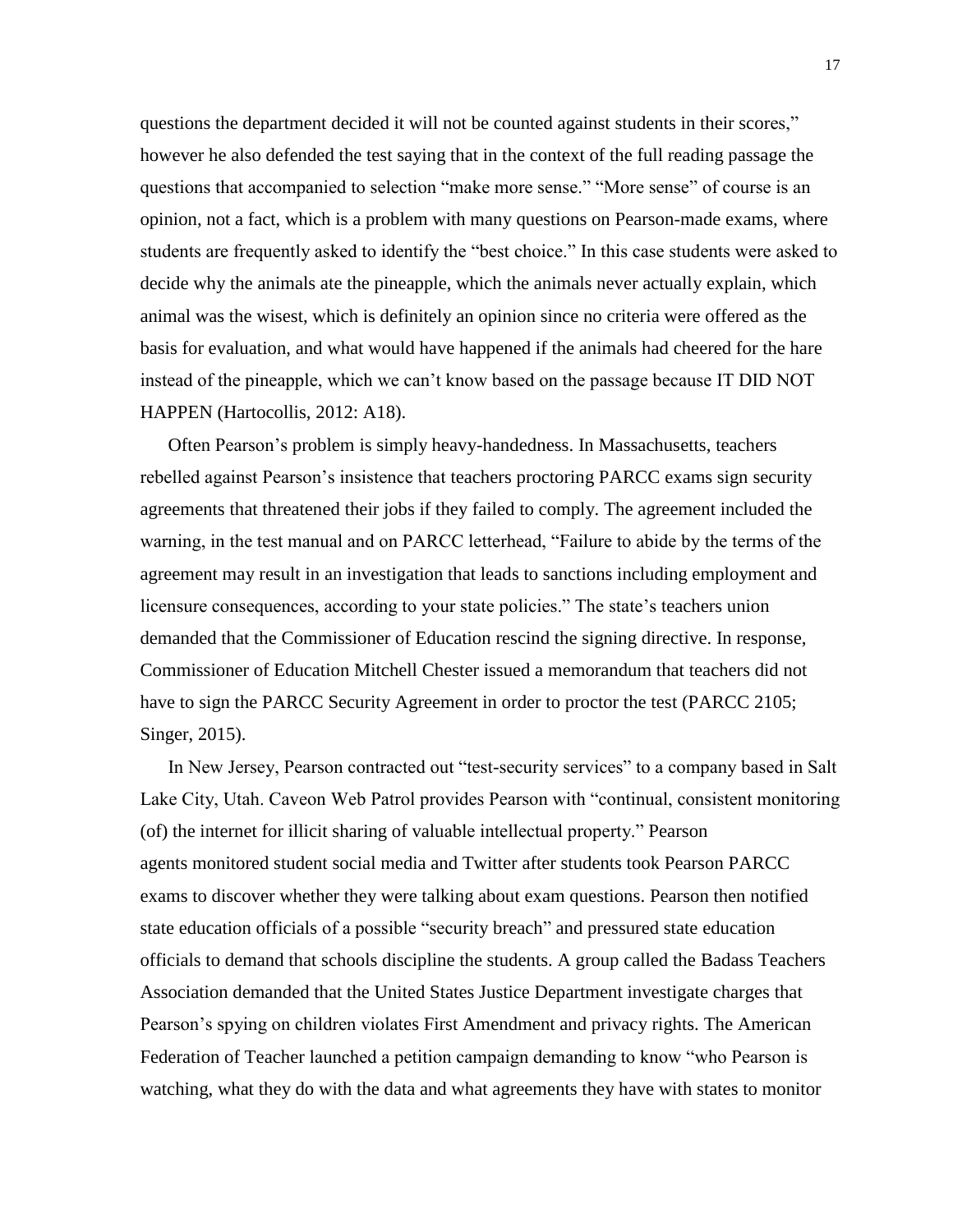what our kids are saying." In Colorado parents protesting against the collection of student data by Pearson and are demanding to know how it is being used (Singer 2015).

#### **Worldwide Fight Against Pearson and Privatization**

On a global scale, the corporate take-over and privatization of education in sub-Sahara Africa has been sharply criticized by United Nations officials and advocates for investment in public education. In a 2015 statement, 190 education advocates from 91 countries, called on governments in the under-developed/mis-developed world to stop education profiteers and the World Bank to stop financing these efforts. In May 2016, Kishore Singh, United Nations special Rapporteur on the right to education, described the out-sourcing of public education in Liberia to an American corporation as "unprecedented at the scale currently being proposed and violates Liberia's legal and moral obligations" (Education in Crisis, 2015; Mungai, 2015).

In an open letter co-signed by educators from around the world, Mugwena Maluleke , General Secretary of the South African Democratic Teachers Union (SADTU), and a former math teacher and Principal of Tshwane's Rodney Mokoena Junior Secondary School, accused Pearson of "turning its back on free public education for all" in its efforts to "commercialise and privatise education at all levels." According to Maluleke, "Pearson's efforts in the global south to make education a commodity to be bought and sold is a serious threat to democracy and will ultimately increase segregation and marginalisation" (Maluleke et al, 2015; Singer, 2015).

Maluleke argues that these private for-profit "schools can take advantage of families who just want what's best for their kids. And they don't just charge burdensome fees to local families, they also undermine the education system as a public good. Education is a human right, and a high-quality education should be free to every child." The South African Democratic Teachers Union is "fighting for a free system, accessible for every child, so that families don't have to worry about which child they can afford to send to a Pearson-backed school. That's what happens too often with these 'low-fee' schools: A family can only afford to send one child. No parent should have to choose which child can go to school."

In New Zealand, a group called Save Our Schools NZ is protesting the misuse of PISA (Programme of International Student Assessment) tests and rankings by national education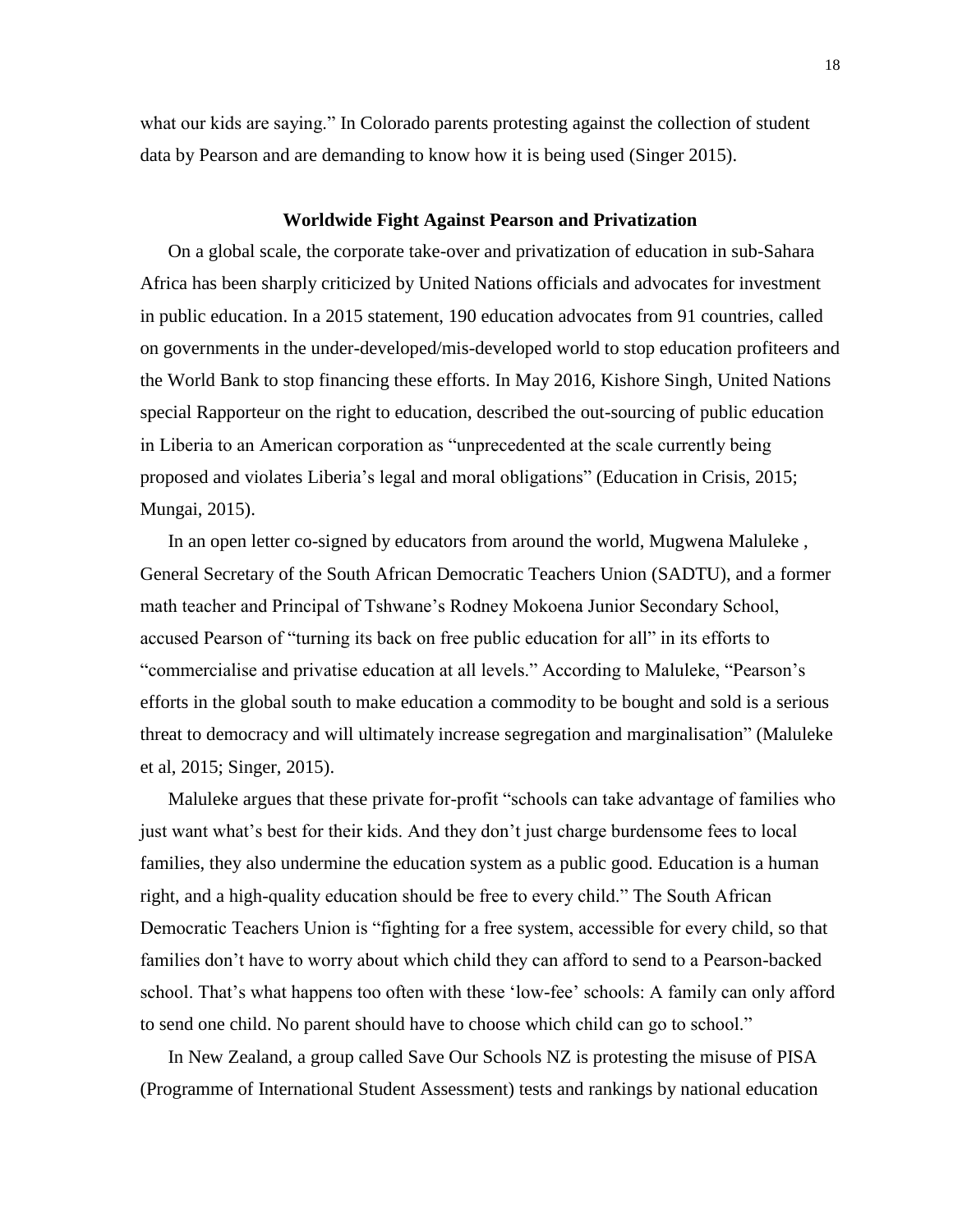departments (Save Our Schools NZ, 2014). They charge "Pisa, with its three-year assessment cycle, has caused a shift of attention to short-term fixes designed to help a country quickly climb the rankings, despite research showing that enduring changes in education practice take decades, not a few years, to come to fruition." Pearson holds the contract to prepare PISA assessments starting in 2015.

Opposition to Pearson's destructive attacks on public education worldwide and lousy business practices culminated in an April 2016 challenge to corporate leadership at the annual stockholder's meeting led by union pension funds. Major British and United States labor organizations, including UNISON, one of Britain's largest trade unions with 1.3 million public service industry members, the Chicago Teachers Pension Fund, Trade Union Fund Managers, and 130 individual shareholders, purchased 40,000 voting shares.

According to UNISON General Secretary Dave Prentis, Pearson is "failing to respond to changes in the education market in the United States, where it makes 60 per cent of its profits. With the movement against compulsory testing growing in popularity across America, there's an increasing likelihood that many cash-strapped states could look to reduce or even axe their testing budgets. Pearson has put too many of its eggs in the US testing basket and unions are right to be concerned that the company risks gambling away the current and future pensions of hardworking public sector employees." Prentis argues that ""Rather than continue to focus the business on politically poisonous high stakes testing, and axing the jobs of thousands of employees, CEO John Fallon should be conducting a wholesale reassessment of Pearson's strategic vision" (Singer, 2016).

In support of the boring-from-within campaign, Randi Weingarten, president of the American Federation of Teachers, charged: "Pearson could be a company that provides educational products and services critical to the success of students around the world. Instead, it has decided to embark on a politically risky path of high-stakes testing and low-fee private schools" (American Federation of Teachers, 2016).

The opposition resolution introduced at the stockholders' meeting declared: "We believe that Pearson PLC ("Pearson" or the "Company") is suffering a crisis of confidence precipitated by a confused business strategy. The evidence is presented by our reaction to the share price, which at the last Annual General Membership Meeting (AGM) held on 24 April 2015, was trading at approximately \$20.68. On 15 December 2015, Pearson stock sold for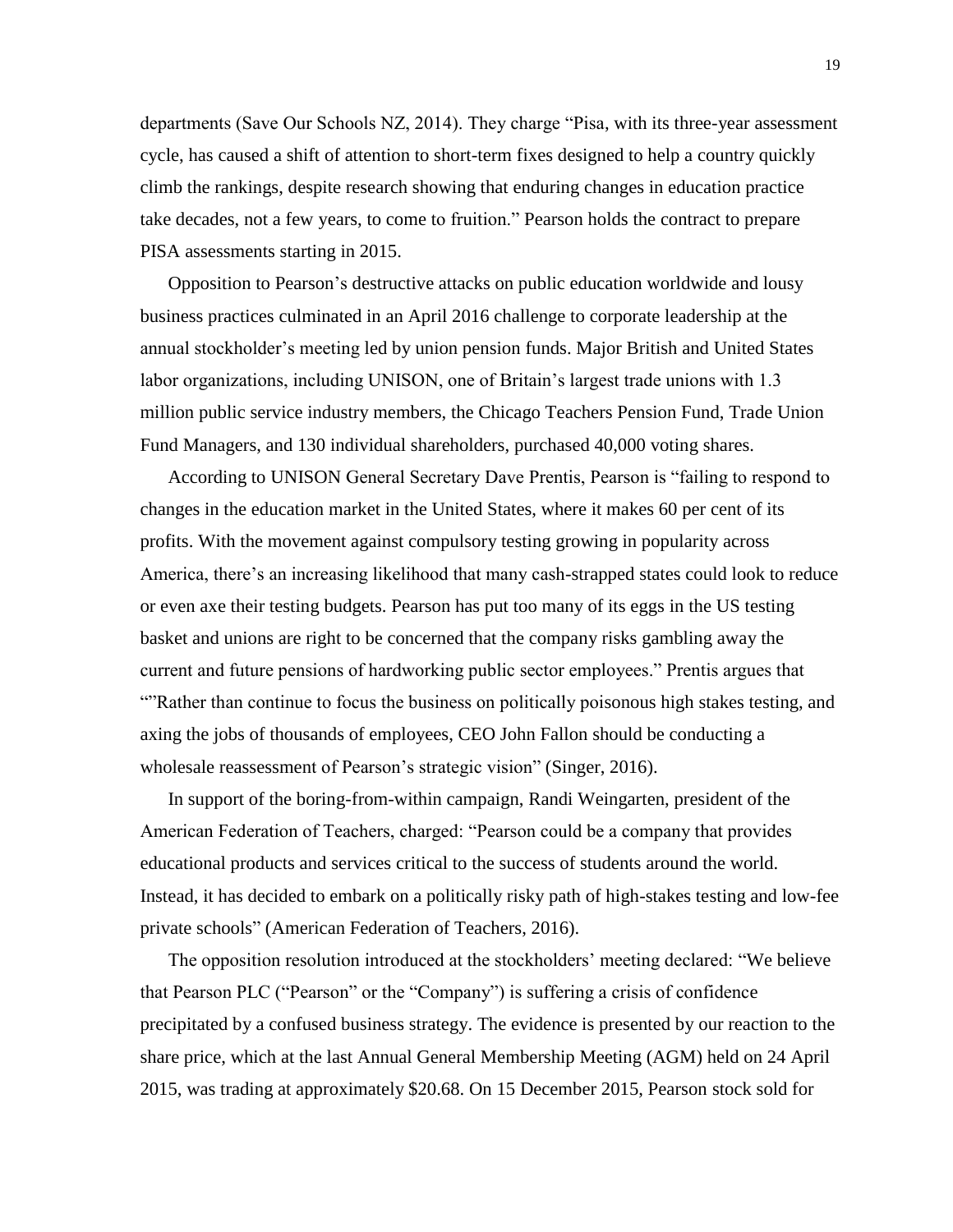roughly \$10.70. This represents a drop in price of over 40% in only seven months. This significant drop in share price calls into question the board's efforts to address the lack of confidence in the Company. We believe that the current strategic business plan has failed to produce the profits or the potential for profits that investors need. Therefore, it is time that Pearson conducts a business strategy review" (American Federation of Teachers, 2016).

While corporate controlled voting blocks representing stockholders overwhelmingly voted to reject a motion to change the way Pearson operates, the revolt drew international attention to Pearson (Strauss, 2016). Cleary, for all its claims about efficacy, Pearson is not a very efficient company. For all its claims about valuing education, the only thing Pearson values is profit, in the United States, and in all of its global enterprises.

### **References**

- Adams, B. (2015). "Public SDGs or Private GGs?" *Global Policy Watch*. Retrieved September 12, 2016 from https://www.globalpolicywatch.org/blog/2015/09/25/publicsdgs-or-private-ggs/.
- Admin (2016, May 7). "In Sunday Vision: Kadaga speaks out on Oulanya," *New Vision*. Retrieved July 25, 2016 from

http://www.newvision.co.ug/new\_vision/news/1424061/sunday-vision-kadaga-speaksoulanya.

- Agence France-Presse (2016, November 4). "Judge Orders Closure of low-cost Bridge InternationalSchools in Uganda," *The Guardian*. Retrieved May 29, 2017 at https://www.theguardian.com/global-development/2016/nov/04/judge-orders-closurelow-cost-bridge-international-academies-uganda.
- American Federation of Teachers (2016, February 22). "Investors, Union Pension Funds Submit Shaeholder Resolution Condemning Pearson Strategy," *American Federation of Teachers*. Retrieved August 1, 2106 from http://www.aft.org/press-release/investorsunion-pension-funds-submit-shareholder-resolution-condemning.
- American Federation of Teachers (2016). "Pearson Shareholders Resolution," *American Federation of Teachers*. Retrieved August 1, 2106 from http://pearson.aft.org/resolution.
- APEC. Affordable Private School Center, Inc. Linkedin. Retrieved July 25, 2016 from https://www.linkedin.com/company/affordable-private-education-center-inc-apec-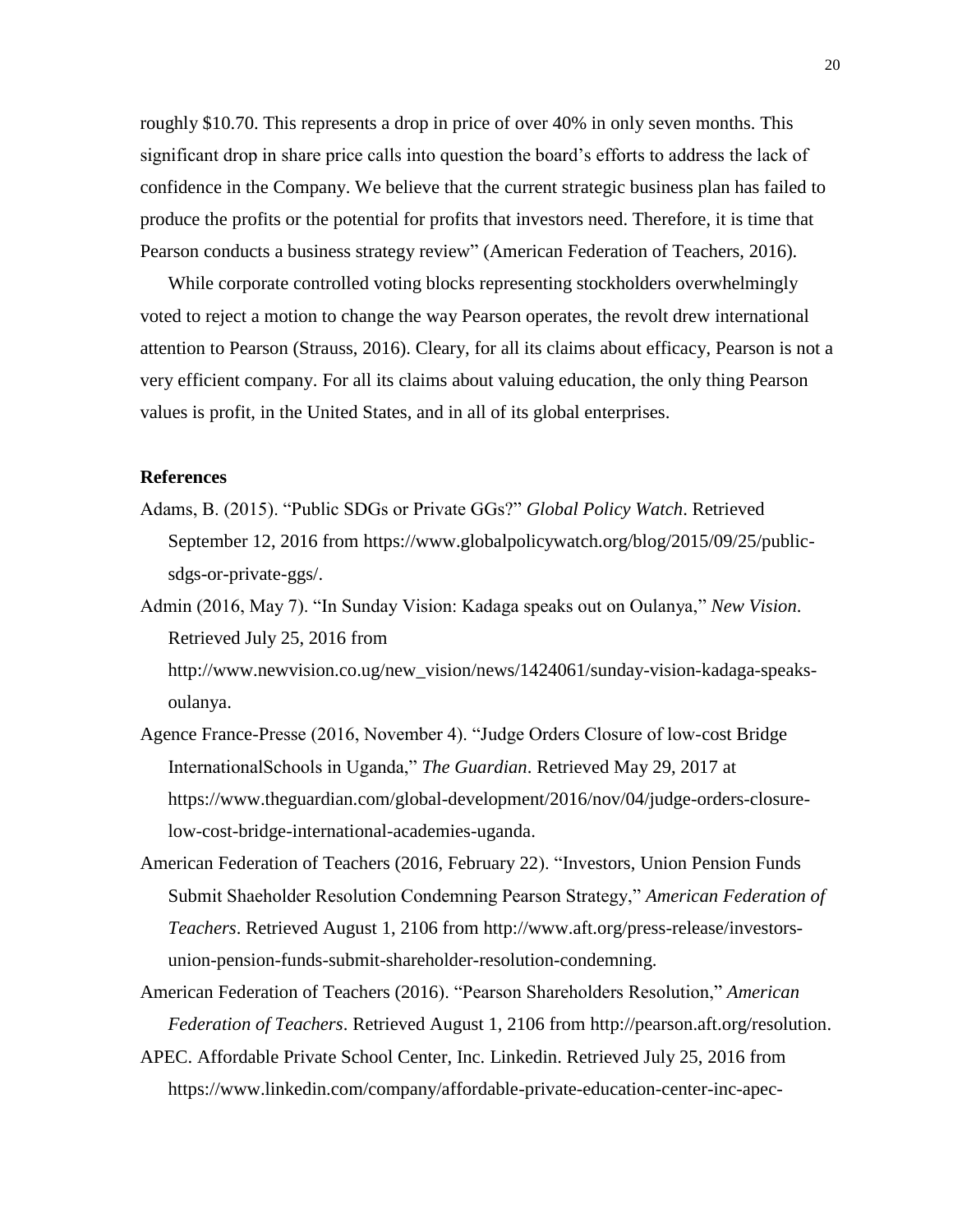schools-Burch, P. (2009). *Hidden Markets: The New Education Privatization*. New York: Routledge.

- Associated Press (2015, March 10). "Hearing set on New Mexico PARCC testing contract challenge," *KRQUE News 13*. Retrieved July 25, 2016 from http://krqe.com/2015/03/10/hearing-set-on-nm-parcc-testing-contract-challenge/.
- Barber, M. and Rizvi, S. (2013). *Asking More: The Path to Efficacy*. Pearson. Retrieved September 16, 2016 from https://efficacy.pearson.com/content/dam/corporate/global/efficacy/files/asking-morethe-path-to-efficacy.pdf
- Bond, D. (2017, April 30). "Pearson defends CEO Pay Ahead of Investor Showdown," *Financial Times*, Retrieved May 22, 2017 from https://www.ft.com/content/dfe183a2- 2d9d-11e7-9555-23ef563ecf9a.
- Boss, C. (2015, March 16). "Ohio schools faced many glitches with state's new online tests," *The Columbus Dispatch*. Retrieved July 25, 2016 from http://www.dispatch.com/content/stories/local/2015/03/16/online-tests-came-with-somesnags.html.
- Brody, L. (2016, April 8). "More Long Island Students Opt Out of State Tests," *The Wall Street Journal*. Retrieved August 1, 2016 from http://www.wsj.com/articles/more-longisland-students-opt-out-of-state-tests-1460152492.
- Cavanagh, S. (2013, February 7). Global Education market Tops \$4 Trillion, Analysis Shows," *Edweek Market Brief*. Retrieved July 25, 2016 from https://marketbrief.edweek.org/marketplace-k-12/size\_of\_global\_elearning market 44 trillion analysis says/.
- Citizen Reporter (2016, June 6). "Uganda President Yoweri Museveni appoints wife Education minister," Citizen Digital. Retrieved July 25, 2016 from https://citizentv.co.ke/news/uganda-president-yoweri-museveni-appoints-wife-educationminister-129352/.
- Colombo, H., Elliott, S., and Cavazos, S. (2015, March 11). Indiana dumps CTB-McGraw Hill, picks Pearson to create future ISET," *Chalkbeat*. Retrieved July 29, 2016 from http://www.chalkbeat.org/posts/in/2015/03/11/indiana-dumps-mcgraw-hill-pickspearson-to-create-future-istep/#.V5u6WZMrKi5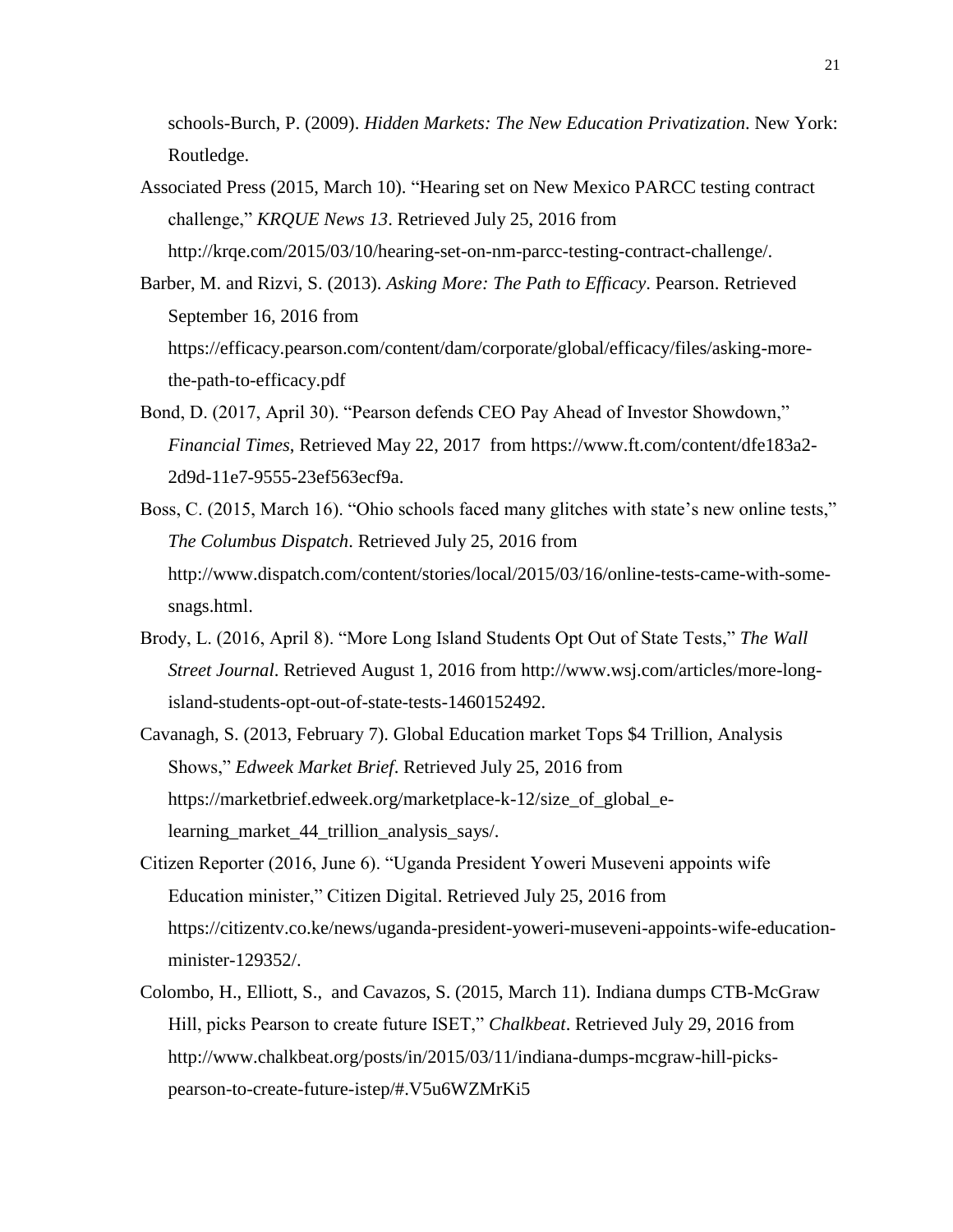Consortium for School Networking. Retrieved July 23, 2016 from http://www.cosn.org/pearson.

- Daily Mail (2016, January 21). "4,000 jobs being cut by education giant Pearson," *Daily Mail.com*. Retrieved July 23, 2016 from http://www.dailymail.co.uk/wires/pa/article-3409708/4-000-jobs-cut-education-giant-Pearson.html.
- DiMartino, C. & Scott, J. (2013, March-April). "Private sector contracting and democratic accountability." *Educational Policy, 27*(3), 307-333.
- Education Development Center. Retrieved July 23, 2016 from https://www.edc.org/fundersand-partners.

Education in Crisis (2015, May 14). "'Just' \$6 a month?: The World Bank will not end poverty by promoting fee-changing, for-profit schools in Kenya and Uganda," *Education in Crisis*. Retrieved August 1, 2016 from

https://www.educationincrisis.net/articles/item/1233-just-6-a-month-the-world-bank-willnot-end-poverty-by-promoting-fee-charging-for-profit-schools-in-kenya-and-uganda.

- Education Innovation Africa (2016). "Improving Education Delivery Through Collaborative Partnerships." Retrieved July 25, 2016 from http://www.educationinnovationafrica.com/.
- Education International (2016, July 25). "India: government called out for its failure to ensure the right to education," Education International. Retrieved July 23, 2016 from https://www.ei-ie.org/en/news/news\_details/4050.
- EFA Global Monitoring Report (2014). "Teaching and Learning: Achieving Quality for All: Summary," *Education for All*, *2013/14*. Paris: UNESCO.
- Fallon, J. (2016). "Chief Executive's Overview," *Pearson*. Retrieved July 25, 2016 from https://www.pearson.com/ar2015.html.
- Fensterwald, J. (2015, March 15). "State's choice of testing contractor disputed," EdSource. Retrieved July 29, 2016 from https://edsource.org/2015/states-choice-of-testingcontractor-disputed/76519#.VQl-ZWTF8WA.
- Gavrielatos, A. (2016, June 7). "Bridge International Academies Adds Fear and Intimidation To Its Business Strategy," *Unite for Quality Education*. Retrieved July 25, 2016 from https://www.unite4education.org/global-response/bridge-international-academies-addsfear-and-intimidation-to-its-business-strategy/.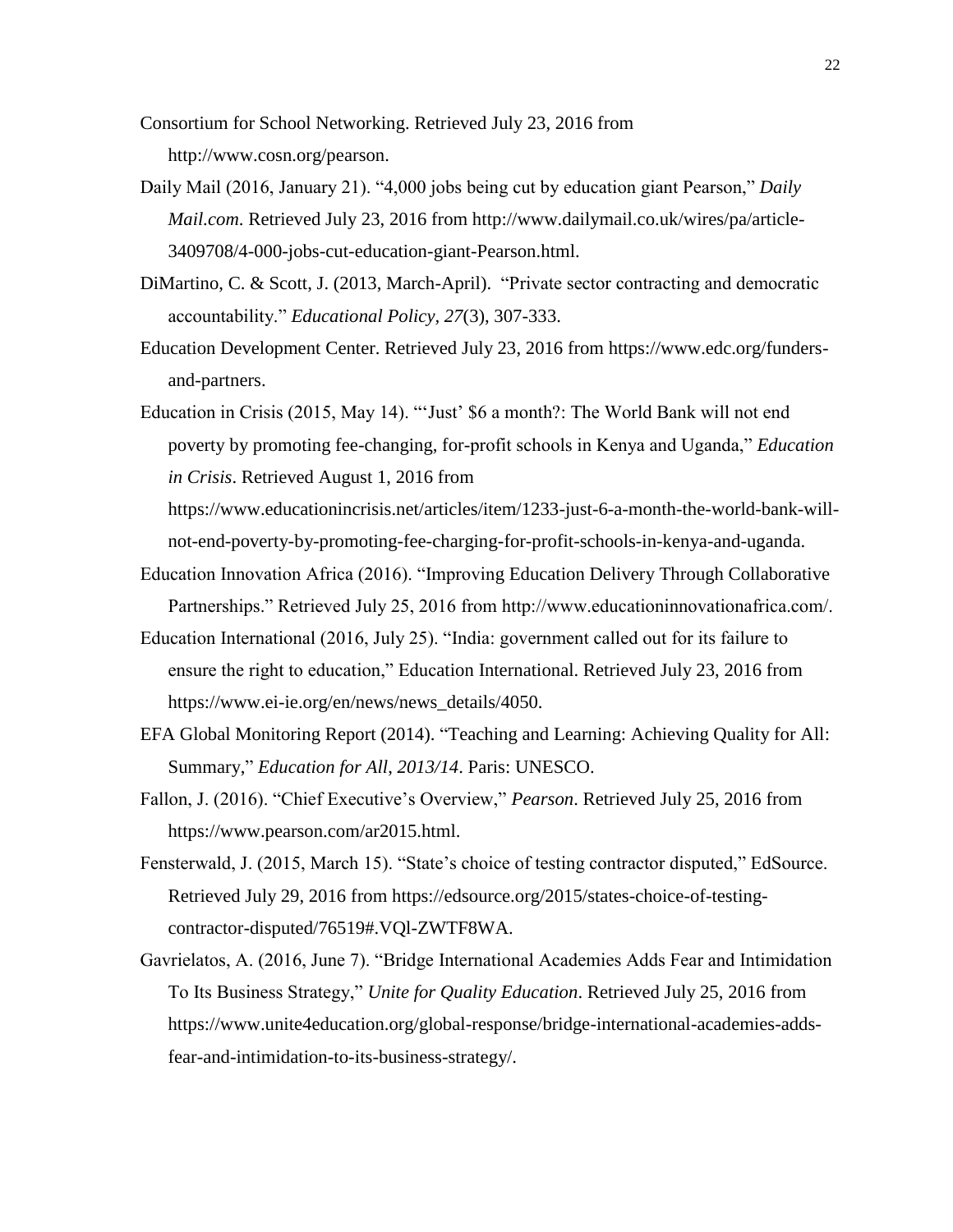- Gilbertson, A. (2014, August 22). Internal emails show LA school officials started iPad talks with software supplier a year before bids," 89.3KPCC. Retrieved July 29, 2016 from http://www.scpr.org/blogs/education/2014/08/22/17193/internal-emails-show-la-schoolofficials-started-i/
- Greenberg, J., Walsh, K., and McKee, A. (2015). 2014 Teacher Prep Review: A Review of the Nation's Teacher Preparation Programs. Washington DC: National Council on Teacher Quality.
- Harris, E. (2015, June 6). "Judge Rules Second Version of New York's Teachers Exam Is Also Racially Biased," *The New York Times*.
- Harris, E. (2016, July 29). "On English Tests, New York City Students match Peers Across State," *The New York Times*.
- Hartocollis, A. (2012, April 21). "When Pineapple Races Hare, Students Lose, Critics of Standardized Tests Say," *The New York Times*.
- Hernández, J. (2013, December 13). Educational Publisher's Charity, Accused of Seeking Profits, Will Pay Millions," *The New York Times*.
- Hill, D. (2013) *Marxist Essays on Education: Class and `Race', Neoliberalism and Capitalism*. Brighton UK: The Institute for Education Policy Studies.
- Hursh, D. (2016). *The End of Public schools: The Corporate Reform Agenda to Privatize Education.* New York: Routledge.
- Jessen, S. and DiMartino, C. (2011, October 4). "Corporate style schooling: Marketing for private gain rather than the public good." *Teachers College Record,* 16556. Retrieved July 25, 2016 from http://ednotesonline.blogspot.com/2011\_10\_01\_archive.html.
- Kamat, S., Spreen, C., and Jonnalagadda, I. (2016, May). "profiting from the Poor: The Emergence of Multinational Edu-Businesses in Hyderabad, India," *Education International*. Retrieved July 25, 2016 from [http://tinyurl.com/studentsbeforeprofit.](http://tinyurl.com/studentsbeforeprofit)
- Keppler, Udo (1904). "Next," *Puck*. Library of Congress. Retrieved July 17, 2016 from http://www.loc.gov/pictures/item/2001695241.
- Kiechel, W. (2010). *Lords of Strategy: The Secret Intellectual History of the New Corporate World*. Brighton, MA; Harvard Business Publishing.
- Larner, W. (2000, August). "Neo-liberalism: Policy, Ideology, Governmentality," *Studies in Political Economy, 63*, 5-25.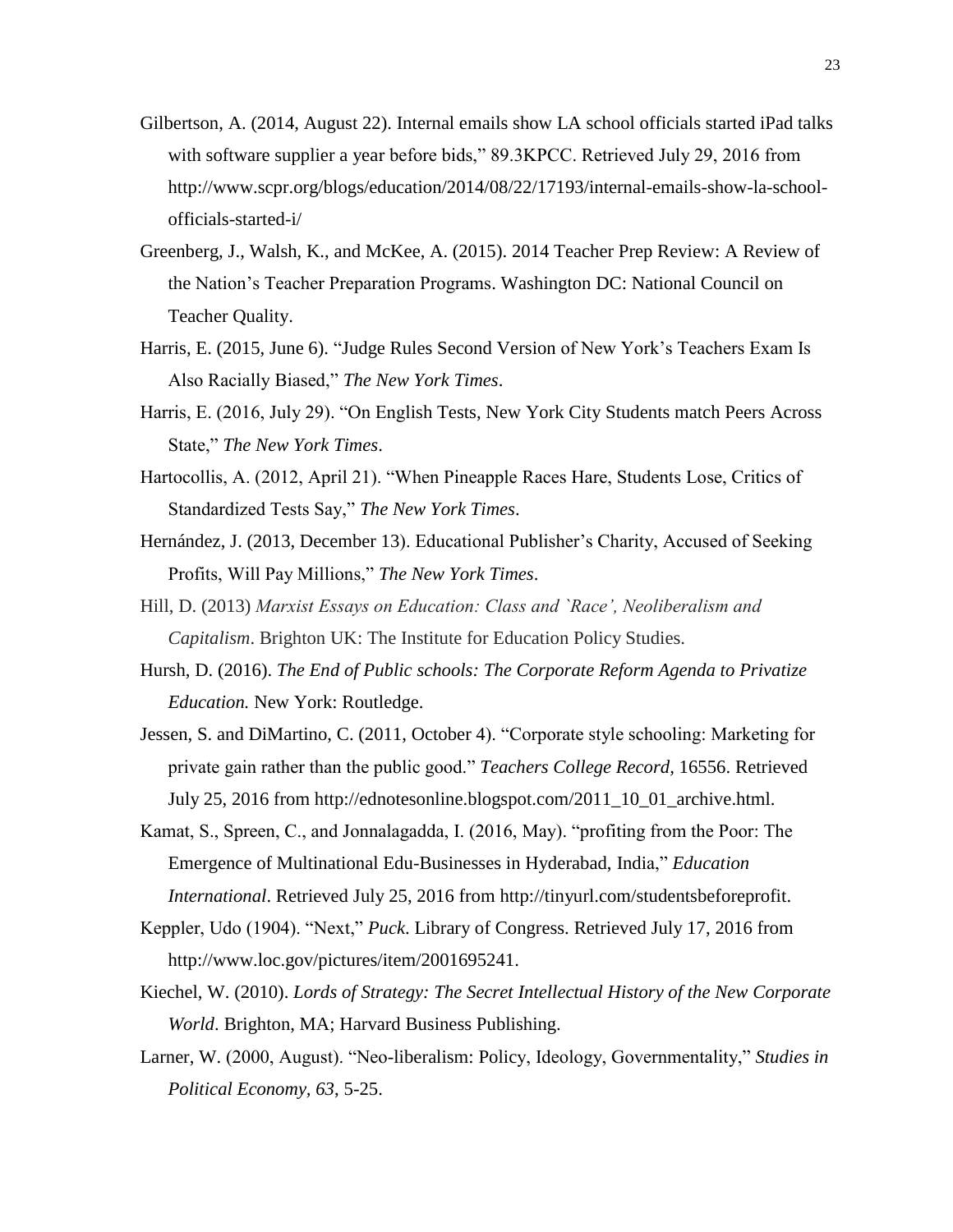Leonhard, D. (2011, December 10). "Consultant Nation," *New York Times*, SR1.

Maluleke, M. et al (2015, July 4). "Open Letter to John Fallon." Retrieved August 1, 2016 from http://www.aft.org/sites/default/files/ltr\_pearson\_042315.pdf.

McDonald, D. (2013). *The Firm: The Story of McKinsey*. New York: Simon & Schuster.

- McVeigh, K. and Lyons, K. (2017, May 5). "'Beyond justification': teachers decry UK backing for private schools in Africa," *The Guardian*. Retrieved May 29, 2017 from https://www.theguardian.com/global-development/2017/may/05/beyond-justificationteachers-decry-uk-backing-private-schools-africa-bridge-international-academies-kenyalawsuit.
- Moses, N. (2013, July 20). "Pearson's Donnelly: India will be our first market for The Pearson Affordable learning Fund before we expand to other countries," *Your Story Interview*. Retrieved July 17, 2016 from https://social.yourstory.com/2013/07/pearsonsdonnelly-india-will-be-our-first-market-for-the-pearson-affordable-learning-fund-beforewe-expand-to-other-countries/.
- Mungai, C. (2016), March 31). "An African first! Liberia outsources entire education system to a private American firm," Mail and Guardian Africa. Retrieved August 1, 2016 from http://mgafrica.com/article/2016-03-31-liberia-plans-to-outsource-its-entire-educationsystem-to-a-private-company-why-this-is-a-very-big-deal-and-africa-should-payattention.
- Mwanza, K. (2016, June 2). "Low Cost Private school Firm Bridge International Keen On Liberia Despite Opposition, *AFK Insider*. Retrieved July 25, 2016 from http://afkinsider.com/126187/liberias-plan-privatize-national-school-system-faceshuddles/.
- PARCC (2015, March 12). "2014-2015 PARCC Assessment Security Agreement," *PARCC*. Retreived August 1, 2016 from http://massteacher.org/news/archive/2015/~/media/Files/legal/parcc\_security\_agreement. pdf.
- Pearson (2014, June). "Sir Michael Barber: Office of the Chief Education Advisor," Pearson. Retrieved July 25, 2016 from https://www.pearson.com/michael-barber/bio.html.
- Pearson (2016). "Focused on delivery," Pearson Annual Report and Accounts 2015. Retrieved July 25, 2016 from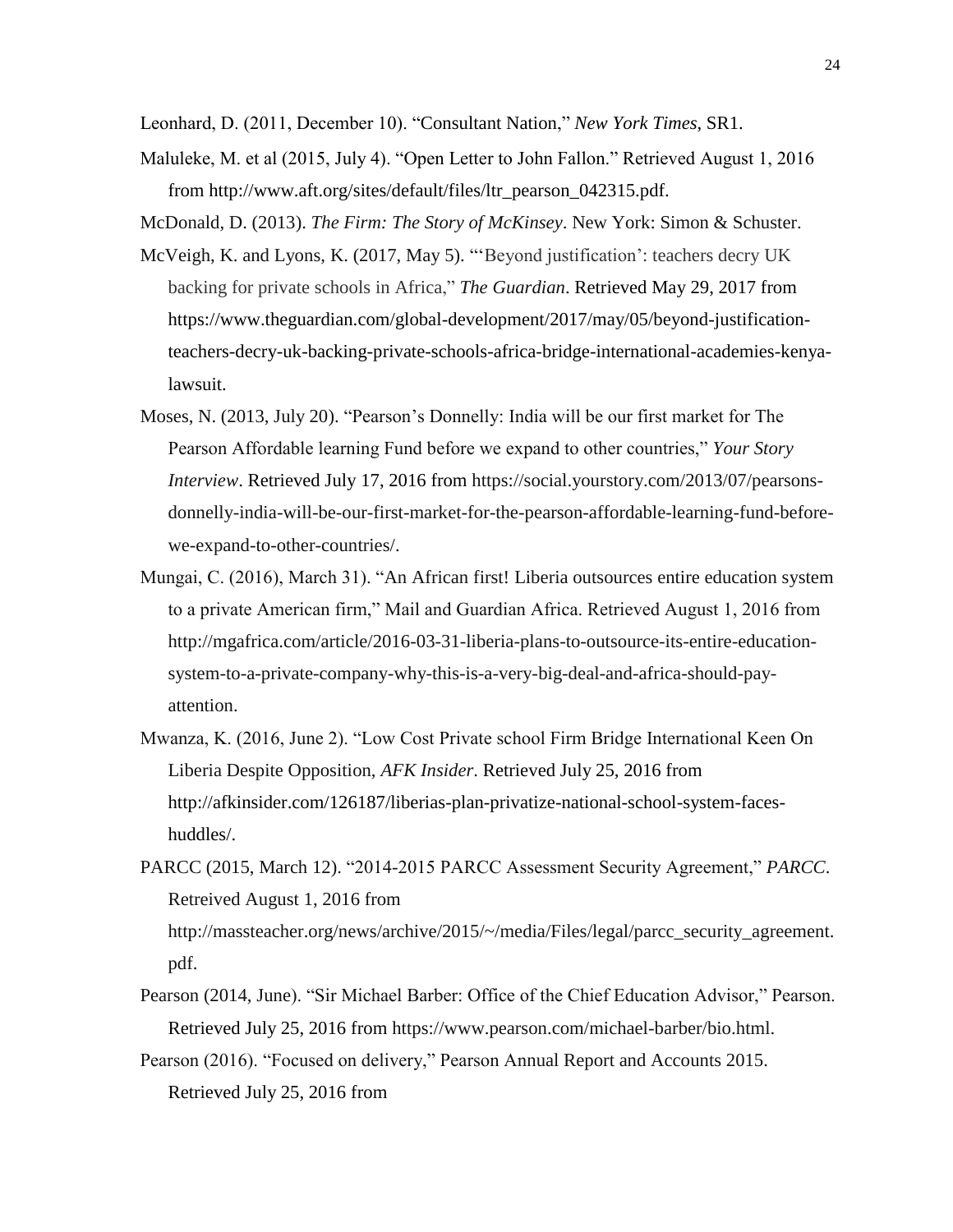https://www.pearson.com/content/dam/corporate/global/pearson-dot-com/files/annualreports/ar2015/Pearson\_AR2015.pdf.

- Pearson Education (2016). "Learning Services." Retrieved July 23, 2016 from http://www.pearsonschool.com/.
- Prasadl, K. (2016, August 25). "Education standards poor in Andhra and Telengana," Times of India. Retrieved September 1, 2016 from http://timesofindia.indiatimes.com/city/hyderabad/Education-standards-poor-in-Andhra-Telengana/articleshow/53852337.cms.
- Ravitch, D. (2015, May 14). "International Outcry Against For-Profit Schools Funded by U.S. Philanthropists, *Diane Ravitch's Blog*. Retrieved July 25, 2016 from https://dianeravitch.net/2015/05/14/international-outcry-against-for-profit-schoolsfunded-by-u-s-philanthropists/.
- Reddy, R. (2016, July 17). "City turning into lab for private education?", *The Hindu*. Retrieved September, 2016 from http://www.thehindu.com/news/cities/Hyderabad/cityturning-into-lab-for-private-education/article8861555.ece.
- Riep, C. (2016). "Unmaking the Markey-Maker; Pearson in the Global-South," Unite for Quality Education, Retreived July 17, 2016 from https://www.unite4education.org/uncategorized/unmaking-the-market-maker-pearson-inthe-global-south/.
- Reingold, J. (2015, February). "Everybody Hates Pearson," *Forbes*. Retrieved July 17, 2016 from http://fortune.com/2015/01/21/everybody-hates-pearson/.
- Rizga, K. (2016, August 15). "Why did Black Lives Matter and the NAACP Call for an End to More Charter Schools?", *Mother Jones*. Retrieved September 1, 2016 from http://www.motherjones.com/politics/2016/08/black-lives-matter-naacp-moratoriumcharter-schools.
- Ross, T. (2014, October 10). "Is It Ever Okay to Make Teachers Read Scripted Lessons?" *The Atlantic*. Retrieved July 25, 2016 from http://www.theatlantic.com/education/archive/2014/10/is-it-okay-to-make-teachers-readscripted-lessons/381265/.
- Rumney, E. (2016, August 15). "Uganda Government to Close Controversial Bridge Academy Schools," *Public Finance International*. Retrieved September 1, 2016 from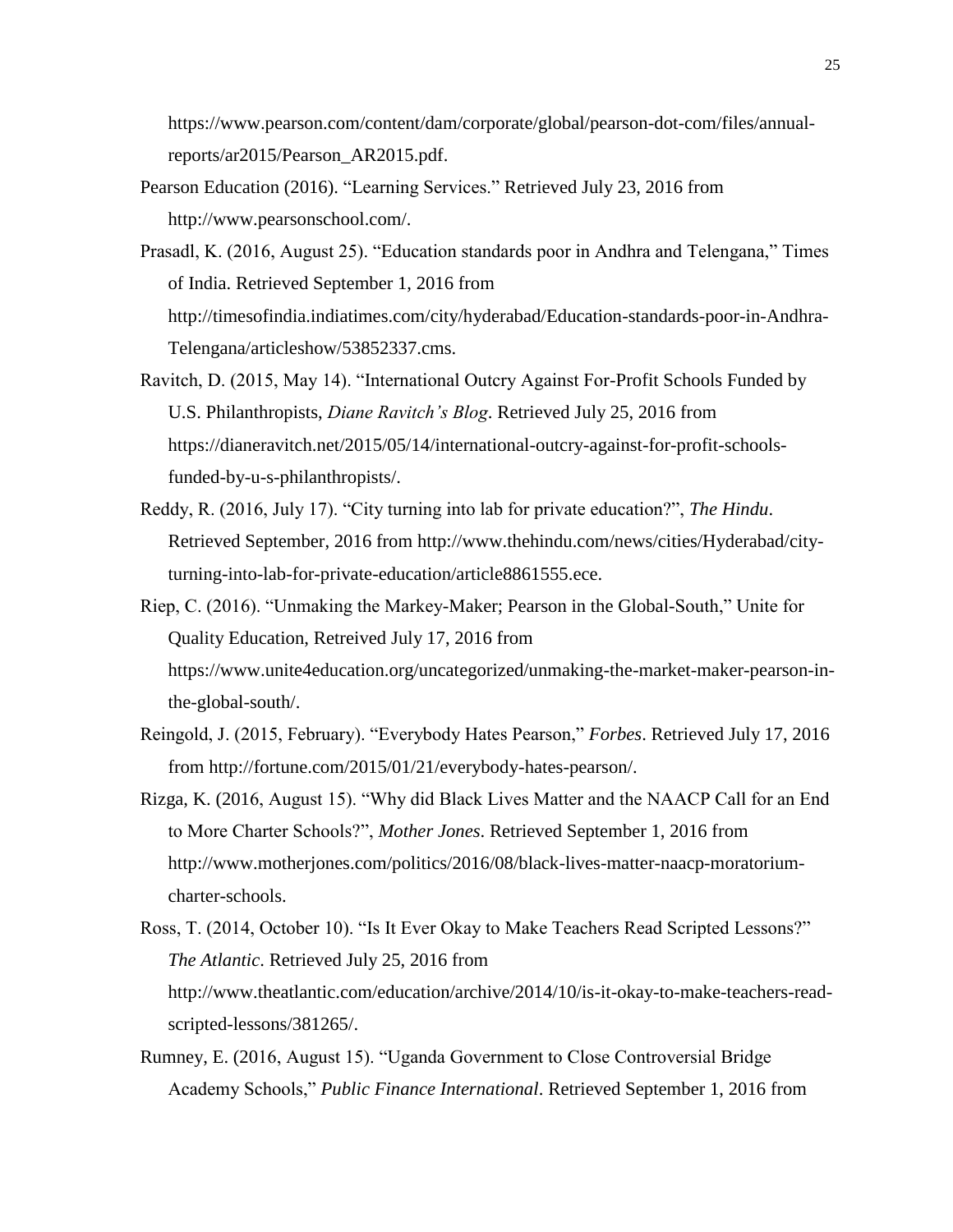http://www.publicfinanceinternational.org/news/2016/08/ugandan-government-closecontroversial-bridge-academy-schools.

- Saunders, S. (2015, April 27). "NYSUT urges Regents to personally review Pearson tests," *NYSUT United*. Retrieved August 1, 2016 from http://www.nysut.org/news/nysutunited/issues/2015/may-2015/nysut-urges-regents-to-personally-review-pearson-tests.
- Save Our Schools NZ (2014, May 7). "Academics Worldwide call for the end to PISA tests," Save Our Schools NZ. Retrieved August 1, 2016 from https://saveourschoolsnz.com/2014/05/07/academics-worldwide-call-for-the-end-to-pisatests/.
- SCALE (2014). *edTPA*. Retrieved August 1, 2016 from https://scale.stanford.edu/teaching/edTPA.
- Schweig, J. (2016, May 9). "The Opt-Out Reckoning," *U.S. News and World Report*. Retrieved September 1, 2016 from http://www.usnews.com/opinion/articles/2016-05- 09/who-does-the-movement-to-opt-out-of-standardized-testing-help
- Shannon, M. (2016). "Driving Impact in Private, Social and PPP Education Projects in Africa," 2nd Education Innovation Africa. Retrieved July 25, 2016 from https://educationinnovationafrica2016.sched.org/speaker/shannon\_may.1v8bbn8r.
- Simon, S. (2012, August 2). "Private firms eyeing profits from U.S. public schools," Reuters. Retrieved July 17, 2016 from http://in.reuters.com/article/usa-education-investmentidINL2E8J15FR20120802.
- Simpson, S. (2015, May 5). "Civil Rights Groups: 'We Oppose Anti-Testing Efforts'." Retrieved September 1, 2016 from http://www.civilrights.org/press/2015/anti-testingefforts.html.
- Singer, A. (2012, April 15). "Beware the Education-Industrial Complex," History News Network. Retrieved July 23, 2016 from http://new.hnn.us/article/145727.
- Singer, A. (2014, August 11). "Why Pearson Tests Our Kids," *Huffington Post*. Retrieved July 25, 2016 from http://www.huffingtonpost.com/alan-singer/why-pearson-tests-ourkid\_b\_5484257.html.
- Singer, A. (2014, September 10). "Pearson and the L.A. School's iPad Project Time to Tell the Truth," *Huffington Post*. Retrieved July 29, 2016 from http://www.huffingtonpost.com/alan-singer/pearson-and-the-la-school\_b\_5796730.html.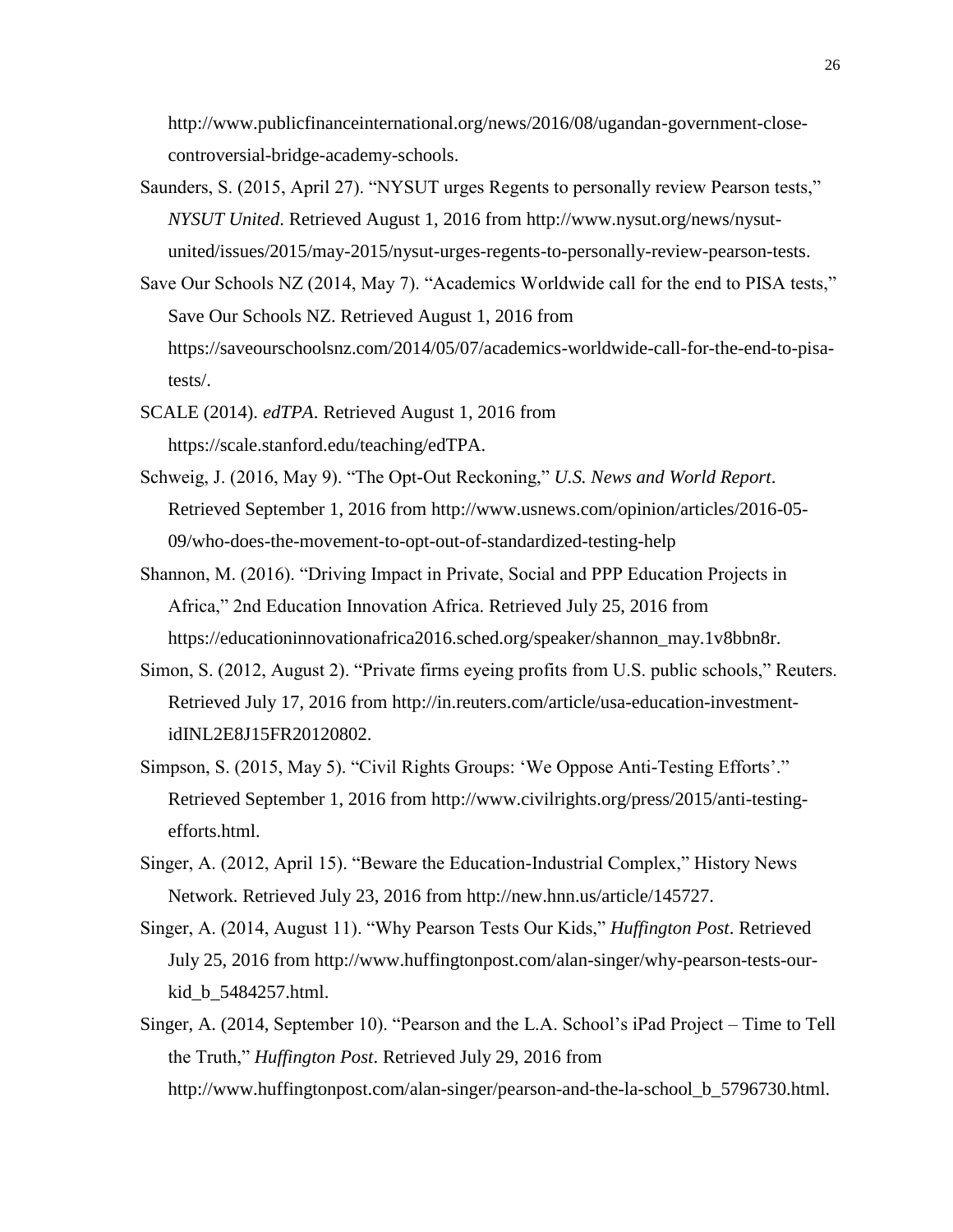- Singer, A. (2015, May 23). "People Are Pissed at Pearson," Huffington Post. Retrieved August 1, 2016 from http://www.huffingtonpost.com/alan-singer/people-are-pissed-atpear\_b\_6921702.html.
- Singer, A. (2015, May 19). "New Challenges to Pearson Teacher Certification Exams," *Huffington Post*. Retrieved August 1, 2016 from http://www.huffingtonpost.com/alansinger/new-challenges-to-pearson\_b\_7312856.html.
- Singer, A. (2015, September 3). "South Africa Teachers Union Denounces Pearson (Always Earning)," *Huffington Post*. Retrieved August 1, 2016 from http://www.huffingtonpost.com/alan-singer/south-africa-teachers-uni\_b\_8081712.html.

Singer, A. (2016, March 7). "Pension Funds Threaten to Pull Plug on Pearson (Mis) Education," *Huffington Post*. Retrieved August 1, 2016 from http://www.huffingtonpost.com/alan-singer/pension-funds-threaten-to\_b\_9397766.html.

- Singer, A. (2016, April 28). "Wounded Pearson (Mis)Education Targets Asia," *Huffington Post*. Retrieved July 25, 2016 from http://www.huffingtonpost.com/alan-singer/woundedpearson-miseducat\_b\_9793096.html.
- Stevis, M. and Clark, S. (2015, March 13). "Zuckerberg-Backed Startup Seeks to Shake Up African Education," Wall Street Journal. Retrieved July 25, 2016 from http://www.wsj.com/articles/startup-aims-to-provide-a-bridge-to-education-1426275737.
- Strauss, V. (2015, July 10). "Pearson loses huge testing contract in New York and gets more bad news," *The Washington Post*. Retrieved July 29, 2016 from https://www.washingtonpost.com/news/answer-sheet/wp/2015/07/10/pearson-loses-hugetesting-contract-in-new-york-and-gets-more-bad-news/.
- Strauss, V. (2016, April 30). "Pearson rejects call by unions to change its test-centric business strategy," *The Washington Post*. Retrieved August 1, 2016 from https://www.washingtonpost.com/news/answer-sheet/wp/2016/04/30/pearson-rejectscall-by-unions-to-change-its-test-centric-business-strategy/.
- Sulaiman, T. (2014, December 17). "For-profit school chains educate Africa's poor," *Financial Times*. Retrieved July 25, 2016 from http://www.bridgeinternationalacademies.com/wp-content/uploads/2014/04/For-profitschool-chains-educate-Africa%E2%80%99s-poor-beyondbrics.pdf.